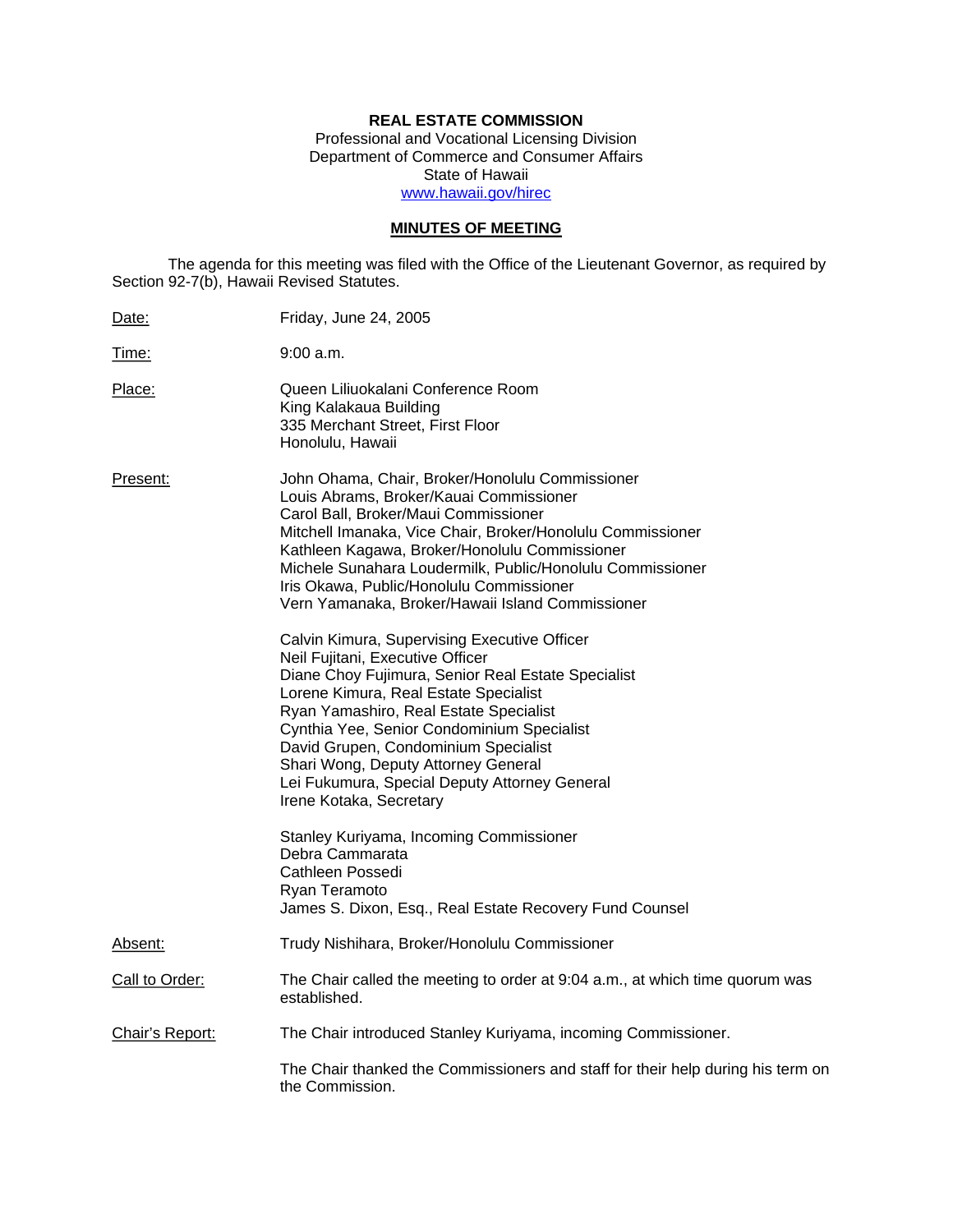> The Vice Chair congratulated Mr. Kuriyama for being appointed to the Commission and for attending the meeting today. He also thanked his fellow Commissioners for a great experience. The Vice Chair thanked the Deputy Attorney General for serving the Commission well over the past eight years. He also congratulated the Chair for doing a good job over the last five years.

Chair Ohama yielded the floor to his fellow Commissioners. The Commissioners read and presented the following Resolution in Appreciation to Chair Ohama and Vice Chair Imanaka:

"WHEREAS, the Real Estate Commission of the State of Hawaii is charged with the regulation of real estate licensees and to act in the interest of the public in doing so; and

WHEREAS, the Real Estate Commission of the State of Hawaii has been blessed with exemplary leadership for the past eight years under Chair John Ohama; and

WHEREAS, the Real Estate Commission of the State of Hawaii has been doubly blessed for the past eight years to also have had exemplary leadership for the past eight years under Vice Chair Mitchell Imanaka; and

WHEREAS, both Chair Ohama and Vice Chair Imanaka are public spirited industry members who brought to the Commission not only valuable and meaningful experience, but also integrity, enthusiasm, and determination; and

WHEREAS, far reaching rule changes to streamline regulation, diminish ambiguities and more clearly define areas of accountability were achieved under SWAT; and

WHEREAS, pre-licensing and continuing education courses were strengthened with the development of core courses and a new Broker's curriculum, with continuing input and collaboration with community stakeholders under the Education Evaluation Task Force; and

WHEREAS, the laws affecting the development and governance of condominiums in the State of Hawaii, which condominiums provide housing to over 25% of the State's population, has been recodified and updated in Chapter 514A, Hawaii Revised Statutes; and

WHEREAS, Chair Ohama and Vice Chair Imanaka served as able liaisons between the Commission and the Real Estate Branch Staff and the relevant divisions of the Department of Commerce and Consumer Affairs, all of whom the Commission recognizes as providing valuable support without which the programs could not be achieved; and

WHEREAS, in addition to the substantive work achieved by Chair Ohama and Vice Chair Imanaka, both Commissioners were instrumental in providing the intangibles in leadership to have the Real Estate Commission, made up of volunteer members with individual points of views and personalities, function as an agency with purpose; and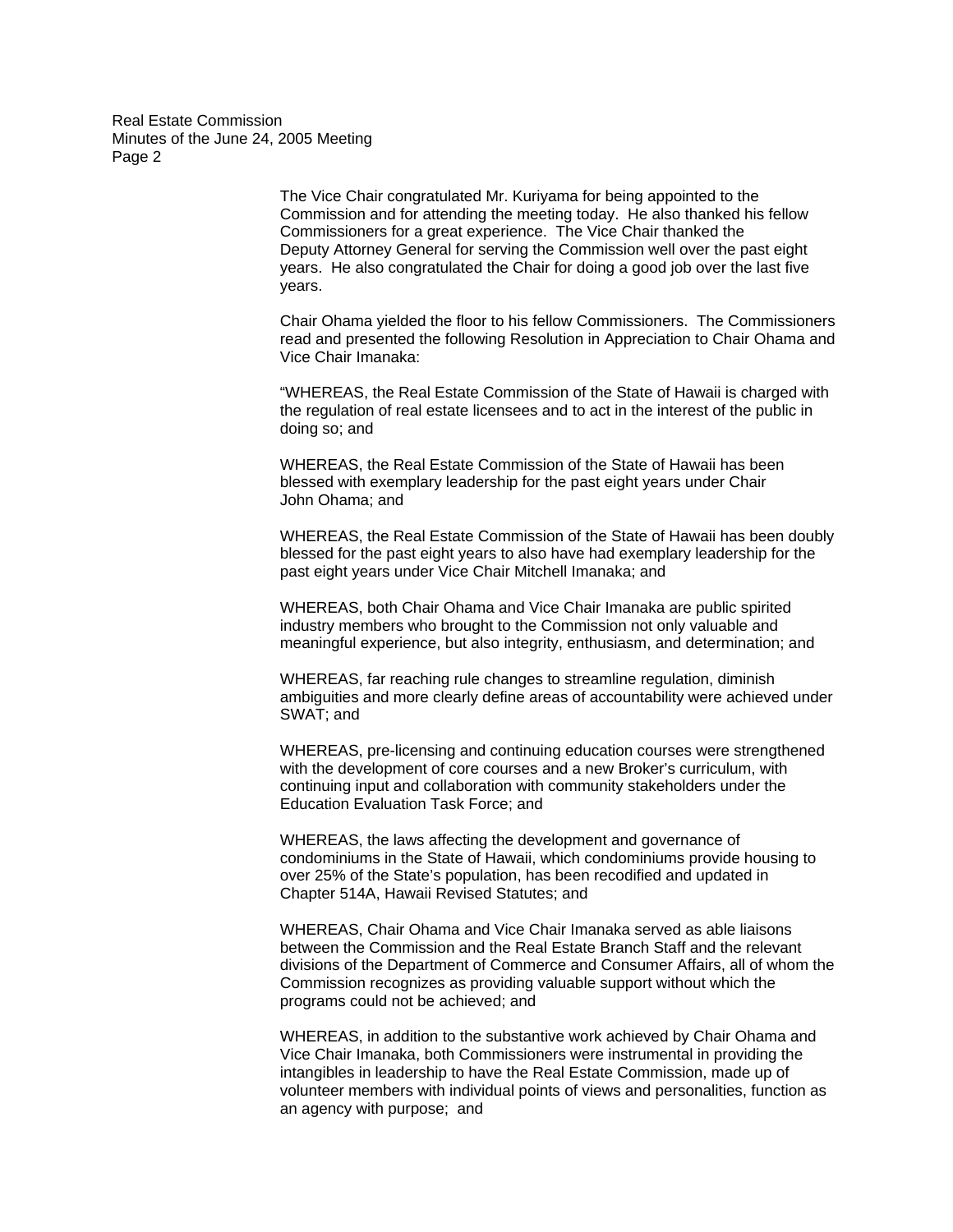WHEREAS, the work and personalities of John Ohama and Mitchell Imanaka have affected and will continue to affect those of us who have worked with them as Real Estate Branch and Real Estate Commission members, past and present, and WHEREAS, their spirit in public service will continue to serve as inspiration to those who continue and those who follow; NOW, THEREFORE, BE IT RESOLVED, that the Real Estate Commission of the State of Hawaii recognize with deepest appreciation the meritorious contributions of JOHN OHAMA and MITCHELL IMANAKA as Commissioners on the Real Estate Commission for the period July 1, 1997-June 30, 2005. IN WITNESS WHEREOF, the foregoing resolutions are adopted at Honolulu, Hawaii, this  $24<sup>th</sup>$  day of June, 2005, by the undersigned." Executive The Executive Officer thanked Chair Ohama and Vice Chair Imanaka for their Officer's Report: many years of hard work. Leis were presented to Chair Ohama and Vice Chair Imanaka by staff in appreciation for their hard work. The Executive Officer informed the Commissioners that the applications to be considered at the meeting were available for their review. **Additional Distribution**  The following materials were distributed to the Commissioners prior to the start of the meeting: 6. Licensing – Applications e. Lynn M. Okamoto

g. Kriss Lambert

## **Minutes of Previous Meetings**

Upon a motion by Commissioner Imanaka, seconded by Commissioner Abrams, it was voted on and unanimously carried to accept the minutes of the May 24, 2005 Real Estate Commission meeting.

Reports:

## Committee **Laws and Rules Review Committee**

Upon a motion by Commissioner Okawa, seconded by Commissioner Kagawa, it was voted on and unanimously carried to accept the report of the June 14, 2005 Laws and Rules Review Committee meeting as follows:

- 1. Minutes of May 11, 2005 **Accept**
- 2. Program of Work, FY05 Program of Work, FY06 – **Recommend acceptance** of the Program of Work and Budget, FY06, for the Laws and Rules Review Committee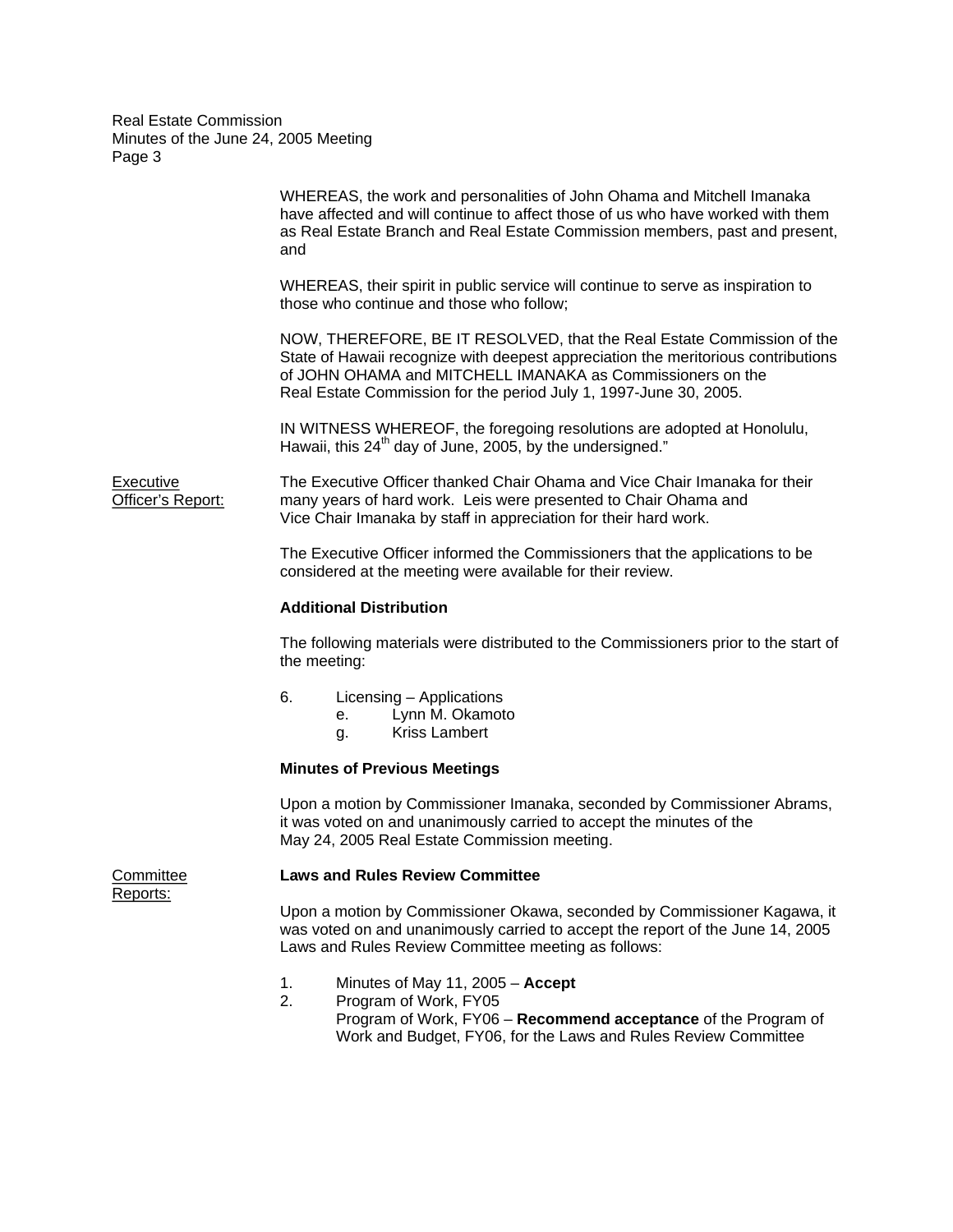> 3. Next Meeting: Wednesday, July 13, 2005 9:00 a.m. Queen Liliuokalani Conference Room King Kalakaua Building 335 Merchant Street, First Floor Honolulu, Hawaii

## **Education Review Committee**

Upon a motion by Commissioner Yamanaka, seconded by Commissioner Abrams, it was voted on and carried to accept the report of the June 14, 2005 Education Review Committee meeting as follows:

- 1. Minutes of May 11, 2005 **Accept**
- 2. Prelicensing Education Administration, Curriculum, Schools, Instructors, and Equivalency – Hawaii Academy of Real Estate
	- a. Administrative Issues Evaluations Independent Study Evaluation and letter from Elizabeth Merk – Staff to respond to Ms. Merk suggesting she file a complaint with the Regulated Industries Complaints Office
	- b. Applications Prelicense Instructor Ron Fleet, REEF, Inc., dba Hawaii Institute of Real Estate – Salesperson and Broker Curricula - **Recommend approval**
- 3. Administration of Examinations
	- a. Promissor Licensing Examination Statistics Staff to compile statistics from Promissor on applicants who completed new broker's course and old broker's course and the resulting passfail percentages for testers
	- b. Test Development and Scenario Exam Items Uniform Section Content Outlines for Sales and Brokers Examination – Target date for publishing new forms for Hawaii testing is August 1, 2005 - **Recommend approval**
- 4. Program of Work, FY05
	- a. Instructor's Development Workshop Real Estate Commission to co-sponsor with Hawaii Association of REALTORS, pursuant to terms of the Commission's contract with HAR, an IDW with Deborah Long. The specific subject and time of the IDW to be determined – **Recommend approval**
	- b. Program of Work and Budget, FY06 **Recommend approval**
- 5. ARELLO, REEA and Other Organizations 2005 ARELLO Education Recognition Awards – Staff to submit a narrative describing the updating/revision of the broker's and salesperson's prelicensing curricula, and other education-related accomplishments.
- 6. Next meeting: Wednesday, July 13, 2005
	- Upon adjournment of the Laws and Rules Review Committee Meeting, which convenes at 9:00 a.m. Queen Liliuokalani Conference Room King Kalakaua Building 335 Merchant Street, 1<sup>st</sup> Floor Honolulu, HI 96813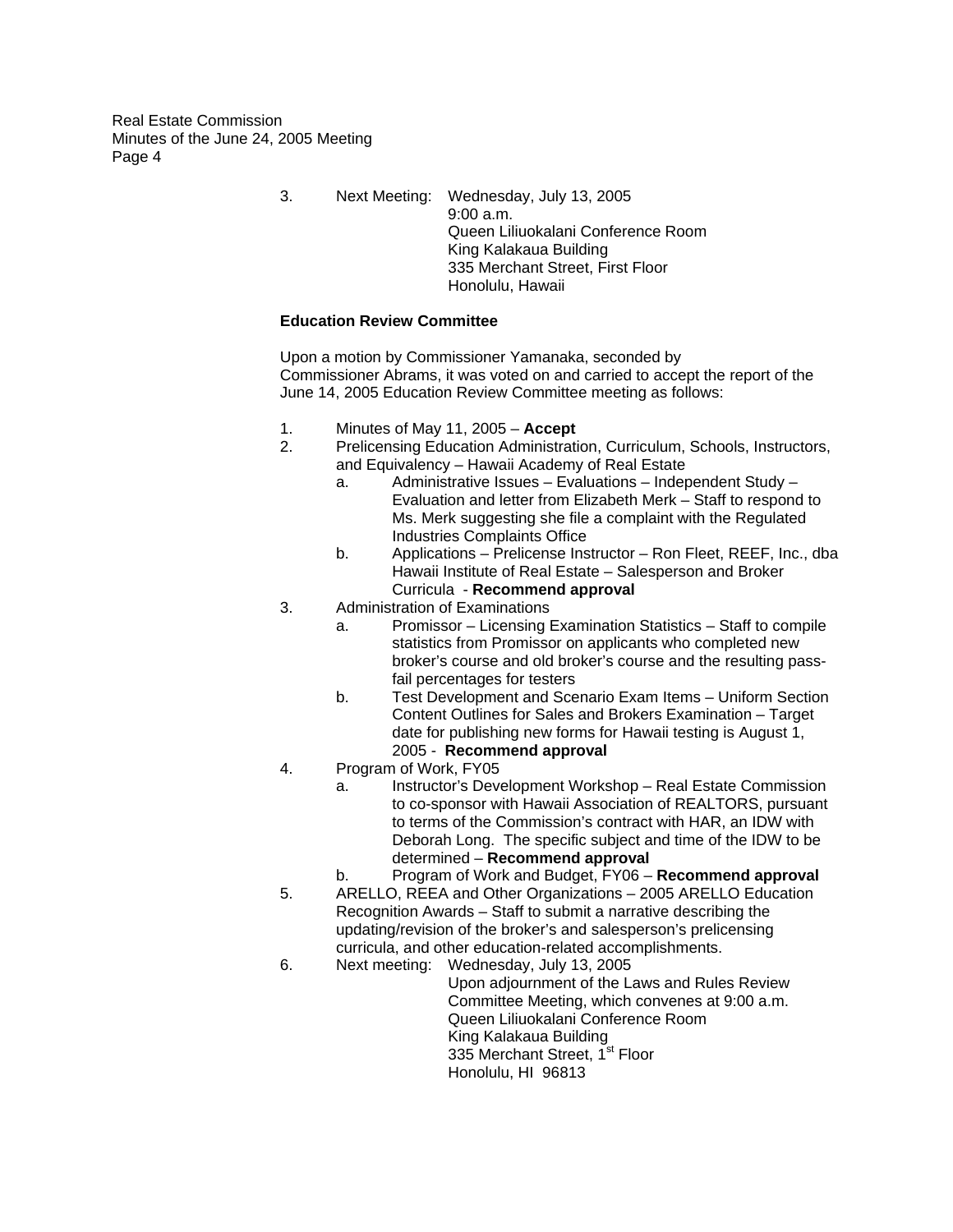## **Condominium Review Committee**

Upon a motion by Commissioner Imanaka, seconded by Commissioner Abrams, it was voted on and unanimously carried to accept the amended report of the June 14, 2005 Condominium Review Committee meeting as follows:

- 1. Minutes of the May 11, 2005 meeting **Accept**
- 2. Condominium Governance and Management
	- a. AOAO Registrations 2005-2007 Biennium Registration **Recommend approval** to ratify effective dates for the AOAO 2005-2007 biennium registrations received through May 31, 2005.
	- b. Condominium Seminars and Symposium
		- 1) HCAAO Request for Subsidy for Education Programs in FY 2006 – **Recommend approval** to conduct a small purchase procurement for the delivery of an education seminar on "Fire Safety Sprinklers in High-Rise Condominiums" with the scope of services/product to include but not be limited to the scope suggested by the Hawaii Council of Associations of Apartment Owners in its May 12, 2005 letter to the SEO.
		- 2) Request for Non-Binding Opinion Concerning Deposit of Funds of Hawaii Association of Apartment Owners §514A-97(c), HRS – First National Bank of Arizona (FNBA); Douglas Smith, Esq., Todd Y. Hirai, attorneys – **Defer** to the July CRC meeting, per the request made by FNBA's attorneys.
- 3. CPR Registration, Developer's Public Reports May 2005 **Recommend approval** to ratify issuance of effective dates of the developer's public reports and extensions issued for the month of May 2005.
- 4. Clarification of §514A, Hawaii Revised Statutes "association property," "solar panel agreements" – Request by Carl T. Watanabe and **defer** the request to the July CRC meeting.
- 5. Request for Clarification of Commission's Prefatory Comments to Part VI. Management of Condominiums, Real Estate Commission's Prefatory Comment to Part VI, Page 2 "artificial approach regarding the contents of bylaws" – Glenn T. Taniguchi, Esq. – **Recommend approval** to deny the request at this time because of the requestor's report of ongoing litigation relating to the subject matter of the request.
- 6. Program of Work & Budget, FY06 **Recommend approval.**
- 7. Next meeting: Wednesday, July 13, 2005 Upon adjournment of the Education Review Committee meeting which follows the Laws and Rules Review Committee meeting scheduled to convene at 9:00 a.m. Queen Liliuokalani Conference Room King Kalakaua Building 335 Merchant Street, First Floor Honolulu, Hawaii 96813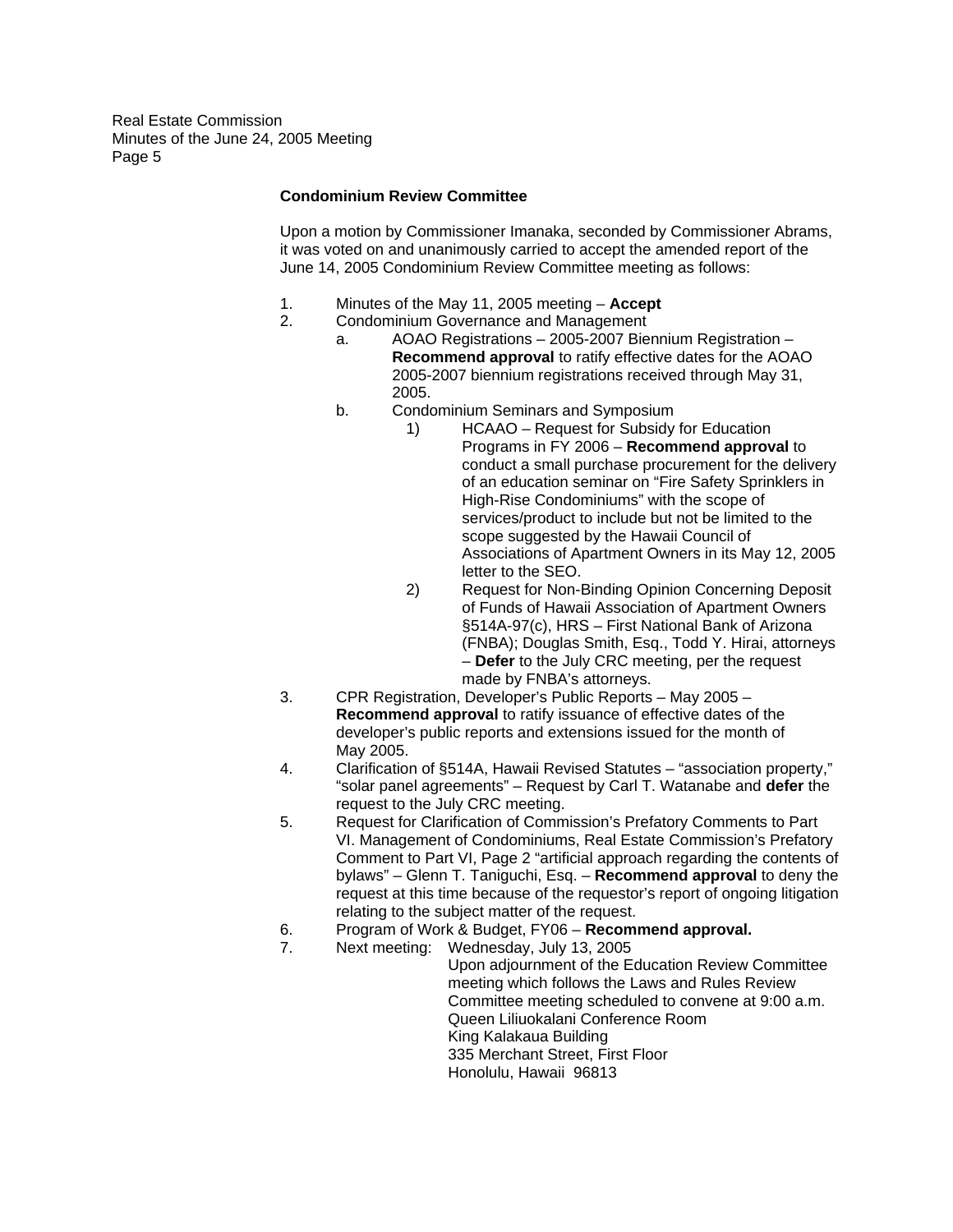| Licensing and                                    | Upon a motion by Commissioner Imanaka, seconded by                                                                                                            |
|--------------------------------------------------|---------------------------------------------------------------------------------------------------------------------------------------------------------------|
| Registration $-$                                 | Commissioner Abrams, it was voted on and unanimously carried to approve                                                                                       |
| Ratification:                                    | the ratification of the attached list.                                                                                                                        |
| Chapter 91, HRS,<br><b>Adjudicatory Matters:</b> | The Chair called for a recess from the meeting at 9:12 a.m., to discuss and<br>deliberate on the following adjudicatory matters, pursuant to Chapter 91, HRS: |

## **In the Matter of the Real Estate Salesperson's License of William L. Stedman; REC 2005-28-L**

Upon a motion by Commissioner Imanaka, seconded by Commissioner Yamanaka, it was voted on and unanimously carried to reject the Settlement Agreement Prior to Filing of Petition for Disciplinary Action and Commission's Final Order.

## **In the Matter of the Real Estate Broker's License of Russell L. Todd; REC 2002-298-L**

Upon a motion by Commissioner Okawa, seconded by Commissioner Kagawa, it was voted on and unanimously carried to accept the Settlement Agreement Prior to Filing of Petition for Disciplinary Action and Commission's Final Order.

## **In the Matter of the Real Estate Broker's License of John Griffey; REC 2003-51-L**

The EO reported that an errata sheet was filed which corrects the citation in the Settlement Agreement from §92-17(c) (2), HRS to §92-17(c) (3), HRS and it also corrects the caption on page 1 of the Settlement Agreement. Mr. Griffey is a real estate salesperson, not a real estate broker.

Commissioner Imanaka moved to accept the Settlement Agreement Prior to Filing of Petition for Disciplinary Action and Commission's Final Order. Commissioner Kagawa seconded the motion. Commissioners Imanaka, Okawa, Kagawa and Ohama voted in favor of the motion. Commissioners Abrams, Yamanaka, Ball and Loudermilk voted against the motion. The motion died due to a lack of quorum.

Commissioner Loudermilk moved to reject the Settlement Agreement Prior to Filing of Petition for Disciplinary Action and Commission's Final Order. Commissioner Ball seconded the motion. Commissioners Abrams, Yamanaka, Ball and Loudermilk voted in favor of the motion. Commissioners Ohama, Imanaka, Okawa and Kagawa voted against the motion. The motion died due to a lack of quorum.

Following the Commission's review, deliberation and decisions in these matters, pursuant to Chapter 91, HRS, the Chair announced that the Commission was reconvening its scheduled Commission meeting at 9:50 a.m.

- Recess: Chair Ohama recessed the meeting at 9:50 a.m.
- Reconvene: Chair Ohama reconvened the meeting at 9:56 a.m.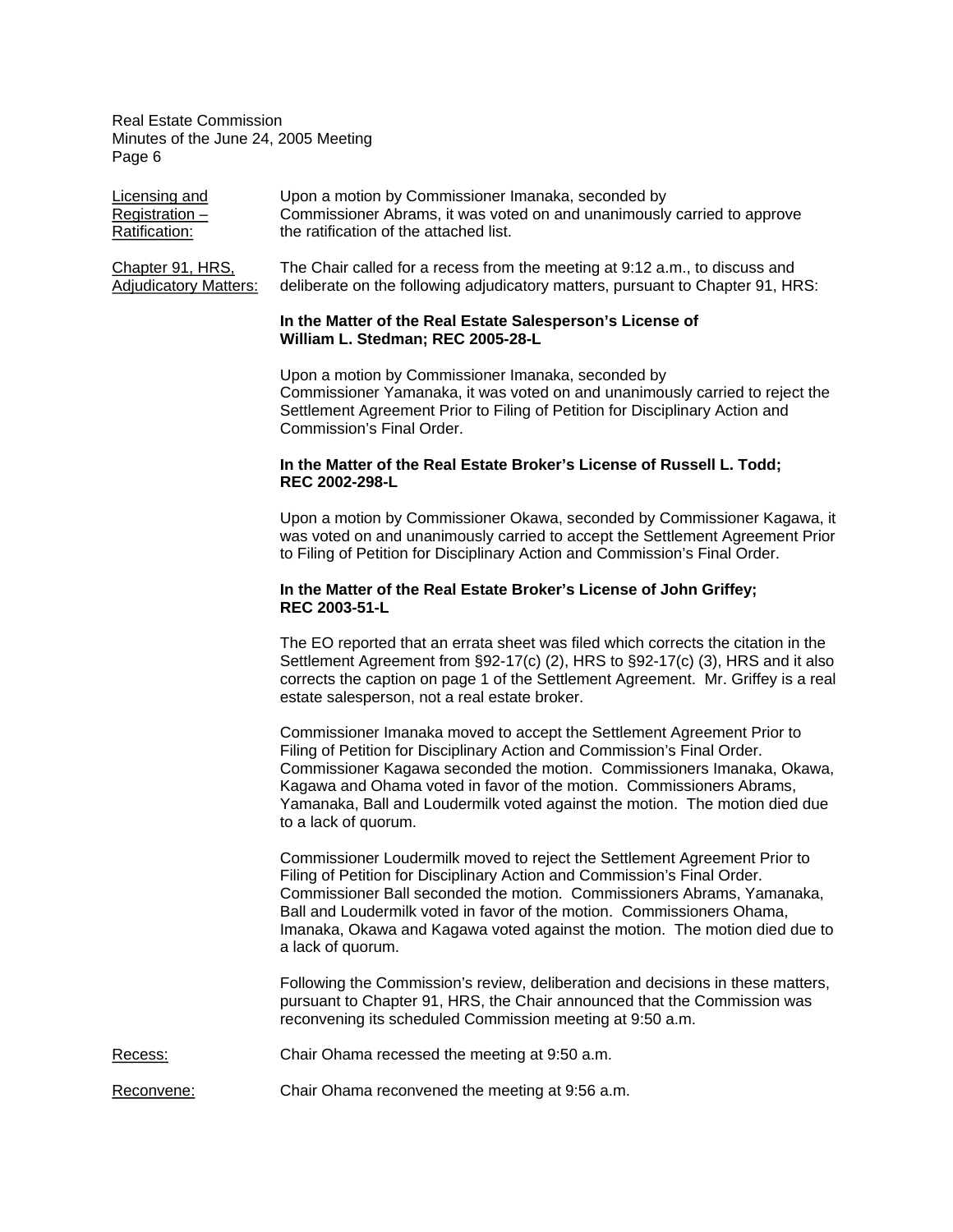| <b>Committee Reports:</b>       | <b>Program of Work and Budget and Finance</b>                                                                                                                                                                                                                                                                                                                                                                                                                                                                                                                                                                                                                                                                                                                                      |
|---------------------------------|------------------------------------------------------------------------------------------------------------------------------------------------------------------------------------------------------------------------------------------------------------------------------------------------------------------------------------------------------------------------------------------------------------------------------------------------------------------------------------------------------------------------------------------------------------------------------------------------------------------------------------------------------------------------------------------------------------------------------------------------------------------------------------|
|                                 | The SEO reported that the Program of Work and Budget for FY 2006 is pending<br>approval by the Director.                                                                                                                                                                                                                                                                                                                                                                                                                                                                                                                                                                                                                                                                           |
|                                 | The SEO reported that the number of real estate licensees and those who are<br>activating, renewing, or restoring their licenses are at an all-time high.                                                                                                                                                                                                                                                                                                                                                                                                                                                                                                                                                                                                                          |
|                                 | The Commission is seeking to keep abreast with new technology and hopes to<br>have paperless processing and online delivery of courses in the future. The<br>Real Estate Education Fund was not able to complete all of the programs that it<br>had hoped to in FY2005.                                                                                                                                                                                                                                                                                                                                                                                                                                                                                                            |
|                                 | The Commission will probably be submitting a supplemental budget increase for<br>the Condominium Management Education Fund to initiate/complete the<br>programs that it has planned for the coming fiscal years.                                                                                                                                                                                                                                                                                                                                                                                                                                                                                                                                                                   |
|                                 | The Commission is still awaiting word from the Governor on who the next<br>REC Chair will be.                                                                                                                                                                                                                                                                                                                                                                                                                                                                                                                                                                                                                                                                                      |
| <b>Recovery Fund</b><br>Report: | <b>Outstanding Judgments Against Former Licensees - Preliminary Report</b><br>on Investigation                                                                                                                                                                                                                                                                                                                                                                                                                                                                                                                                                                                                                                                                                     |
|                                 | James S. Dixon, Esq., was present to request the Commission's approval to<br>expend an additional \$1,200 to retain the services of the investigator to further<br>investigate four of the former real estate licensees who have outstanding<br>judgments against the Real Estate Recovery Fund.                                                                                                                                                                                                                                                                                                                                                                                                                                                                                   |
|                                 | Upon a motion by Commissioner Kagawa, seconded by Commissioner Abrams,<br>it was voted on and unanimously carried to authorize the expenditure of an<br>additional \$1,200 to retain the services of the investigator to further investigate<br>four of the former real estate licensees who have outstanding judgments against<br>the Real Estate Recovery Fund.                                                                                                                                                                                                                                                                                                                                                                                                                  |
| Licensing $-$<br>Applications:  | Ryan R. Teramoto                                                                                                                                                                                                                                                                                                                                                                                                                                                                                                                                                                                                                                                                                                                                                                   |
|                                 | Ryan R. Teramoto was present to answer any questions relating to his<br>application for a real estate salesperson's license. Mr. Teramoto was asked if he<br>wished to have his application considered in executive session. He declined the<br>offer.                                                                                                                                                                                                                                                                                                                                                                                                                                                                                                                             |
|                                 | Mr. Teramoto explained that the incident had occurred in 1998, although he was<br>not charged until 2002. Mr. Teramoto informed the Commissioners that he has<br>been working continuously since then. Mr. Teramoto said that he does have a<br>company that he would like to work for who knows about the situation and is<br>willing to sign him on. When asked if he would be willing to notify his principal<br>broker of the situation, Mr. Teramoto answered, "Yes." Mr. Teramoto also<br>informed the Commissioners that he is up for early termination of his supervised<br>release next month. He has been in complete compliance with the conditions of<br>his supervised release. His probation officer is making a recommendation for<br>early termination next month. |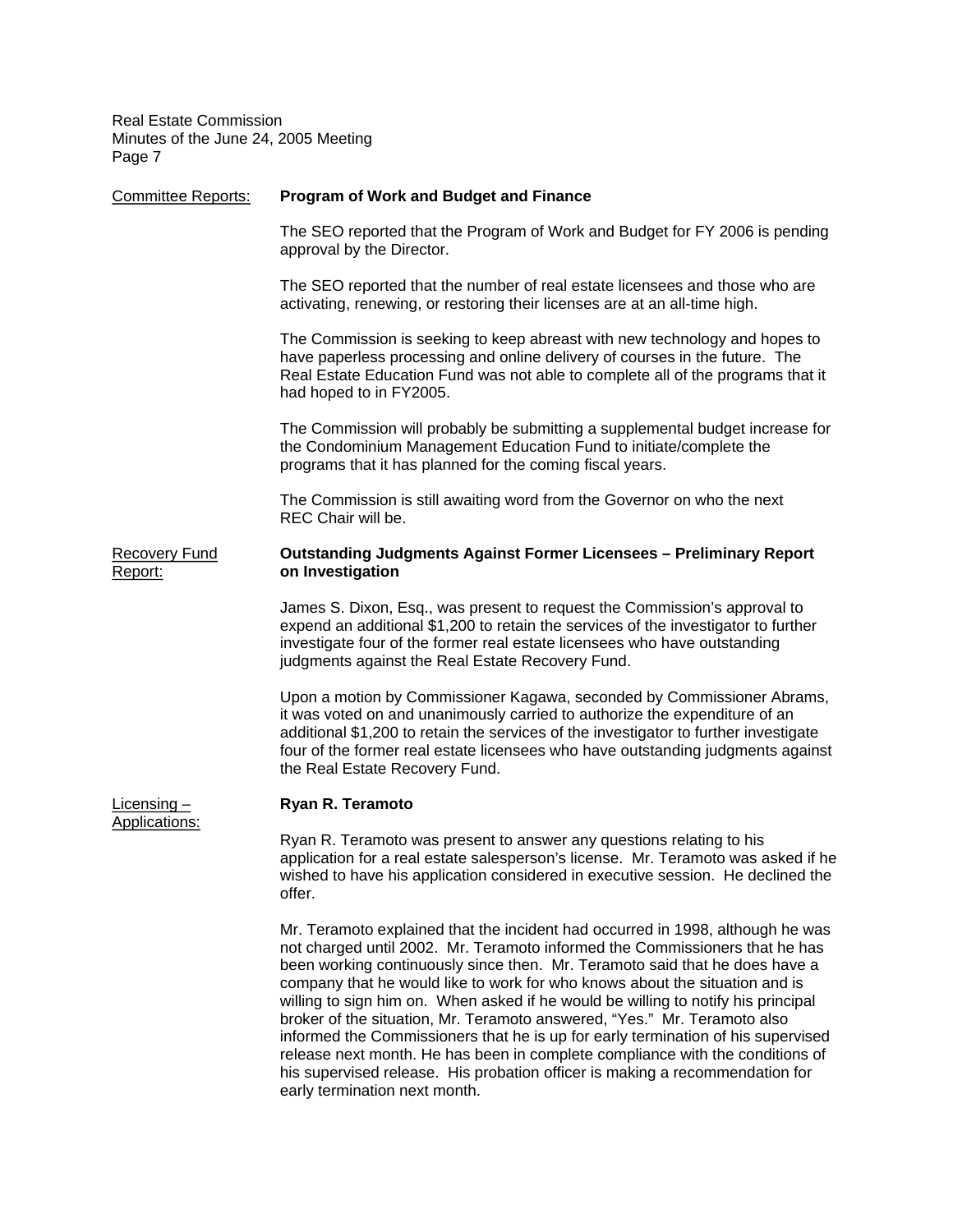> Mr. Teramoto said that he is currently working for Kamaaina Pest Control, doing sales and test inspections. He was working for them prior to his incarceration and went back to work for them after he was released.

Commissioner Okawa thanked Mr. Teramoto for appearing before them and then asked him why he was interested in entering the field of real estate. Mr. Teramoto said that his mother was licensed for a while. Mr. Teramoto said that he was working for a local developer, doing odd jobs for him, and that got him interested in real estate. He bought his first home in the 1990's and he likes helping people.

Upon a motion by Commissioner Okawa, seconded by Commissioner Kagawa, it was voted on and unanimously carried to take this matter under advisement.

Mr. Teramoto was asked who his principal broker would be. He informed the Commissioners that if his license was approved, he would be working for Paulette Torres at Galaxy Properties.

#### **Debra Ann Cammarata**

Debra Ann Cammarata was present to answer any questions the Commission may have regarding her application for a real estate salesperson's license. Ms. Cammarata was asked if she wished to have her application considered in executive session. Ms. Cammarata accepted the offer.

Executive Session: Upon a motion by Commissioner Abrams, seconded by Commissioner Kagawa, it was voted on and unanimously carried to enter into executive session, pursuant to Section 92-5(a)(1), "To consider and evaluate personal information relating to individuals applying for professional or vocational licenses cited in section 26-9 or both."

> Upon a motion by Commissioner Abrams, seconded by Commissioner Okawa, it was voted on and unanimously carried to move out of executive session.

> Upon a motion by Commissioner Abrams, seconded by Commissioner Imanaka, it was voted on and unanimously carried to take this matter under advisement.

#### Licensing – **Cathleen Possedi**

Applications:

Cathleen Possedi was present to answer any questions the Commissioners may have regarding her application for a real estate salesperson's license. Ms. Possedi was asked if she wished to have her application considered in executive session. She declined the offer.

Commissioner Loudermilk thanked Ms. Possedi for appearing before the Commission. Commissioner Loudermilk asked Ms. Possedi if she understood the allegations mentioned in the letter as they are serious allegations. Ms. Possedi stated that most of the allegations stated in the letter are against Mr. Fox. Ms. Possedi said that there will be other parts of the lawsuit that she will have to address. The purpose of the complaint was to shut down Mr. Fox's business. Mr. Fox has admitted to the allegation against the insurance license. He is denying everything else.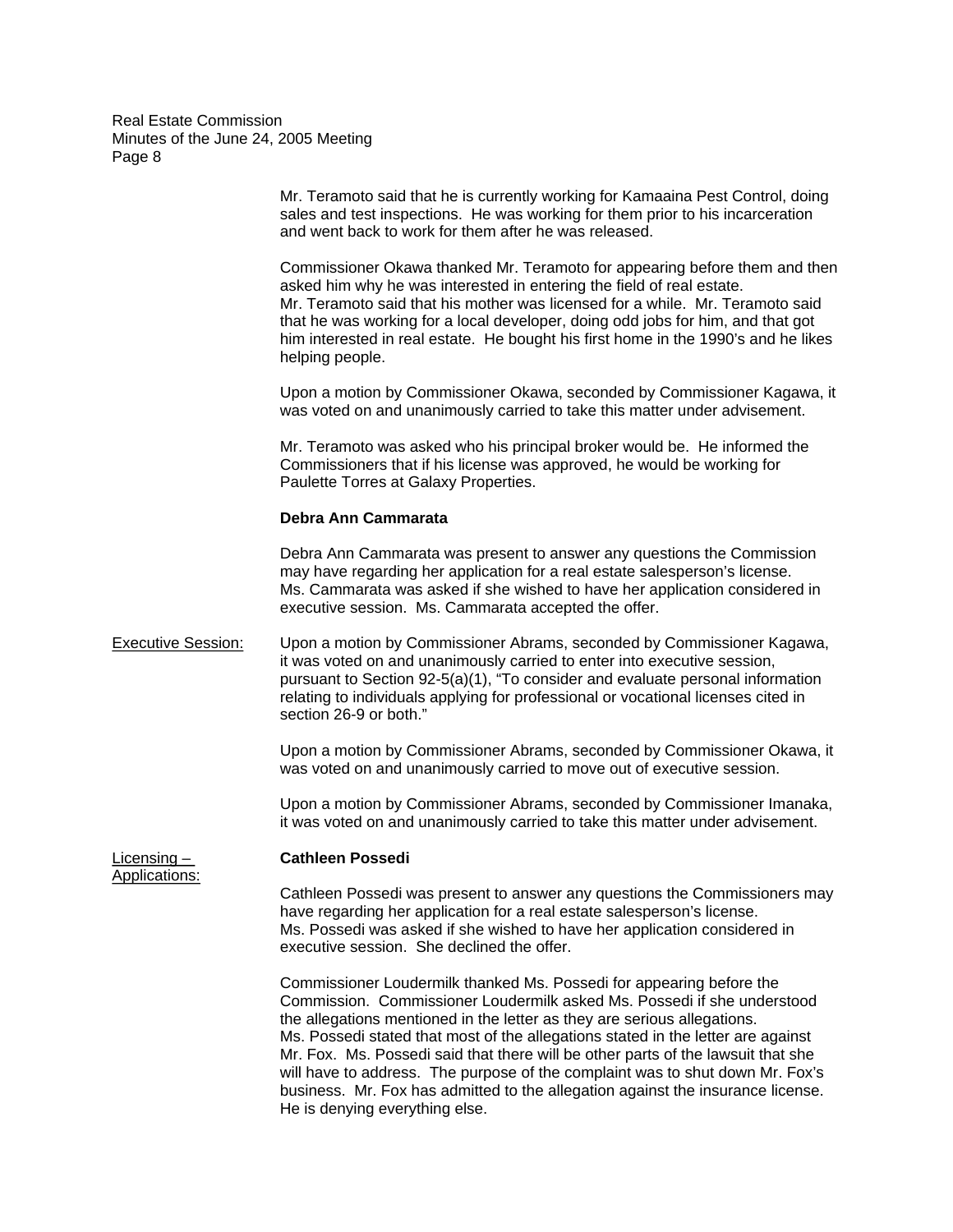|                                | Ms. Possedi was informed that if she were granted a real estate license and then<br>subsequently a violation against her was found in any of the pending complaints<br>she would have to report this to the Commission and further action may be taken<br>against her license. Ms. Possedi said that she understood that.                                                                                                                                                                                                                                                 |
|--------------------------------|---------------------------------------------------------------------------------------------------------------------------------------------------------------------------------------------------------------------------------------------------------------------------------------------------------------------------------------------------------------------------------------------------------------------------------------------------------------------------------------------------------------------------------------------------------------------------|
|                                | When asked why she was interested in obtaining a real estate license,<br>Ms. Possedi responded that her answer was similar to Mr. Teramoto's. She has<br>always been interested in real estate. She tried timeshare for a little while and<br>she didn't like it. She felt intimidated by it. She should have gone into residential<br>real estate at that point but instead she got out of it. She got into sales and<br>started liking it and understanding it. She decided to go back into it. She is<br>looking for a different career that she can be successful in. |
|                                | When asked, Ms. Possedi informed the Commissioners that she was licensed in<br>timeshare approximately ten years ago for Embassy Resorts in Poipu. They had<br>an office in Waikiki.                                                                                                                                                                                                                                                                                                                                                                                      |
|                                | Ms. Possedi was asked if she was aware that Mr. Fox was engaged in anything<br>improper. Ms. Possedi answered that she was not aware of this. She stated that<br>she was in a constant battle with him over which products to sell. Mr. Fox might<br>choose a higher commissioned product rather than a lower commissioned<br>product which might have been better for the client.                                                                                                                                                                                        |
|                                | Upon a motion by Commissioner Okawa, seconded by Commissioner Kagawa, it<br>was voted on and unanimously carried to take this matter under advisement.                                                                                                                                                                                                                                                                                                                                                                                                                    |
| <b>Executive Session:</b>      | Upon a motion by Commissioner Abrams, seconded by Commissioner Imanaka,<br>It was voted on and unanimously carried to enter into executive session,<br>pursuant to §92-5(a)(4), HRS, "To consult with the board's attorney on questions<br>and issues pertaining to the board's powers, duties, privileges, immunities and<br>liabilities."                                                                                                                                                                                                                               |
|                                | Upon a motion by Commissioner Okawa, seconded by Commissioner Imanaka, it<br>was voted on and unanimously carried to move out of executive session.                                                                                                                                                                                                                                                                                                                                                                                                                       |
| Licensing $-$<br>Applications: | Debra M. Benuzzi                                                                                                                                                                                                                                                                                                                                                                                                                                                                                                                                                          |
|                                | After a review of the information submitted by the applicant,<br>Commissioner Okawa moved to approve the real estate salesperson's license of<br>Debra M. Benuzzi. Commissioner Imanaka seconded the motion. The motion<br>was voted on and unanimously carried.                                                                                                                                                                                                                                                                                                          |
|                                | Evelyn P. Offenbaker                                                                                                                                                                                                                                                                                                                                                                                                                                                                                                                                                      |

After a review of the information submitted by the applicant, Commissioner Abrams moved to approve the real estate salesperson's license of Evelyn P. Offenbaker. Commissioner Imanaka seconded the motion. The motion was voted on and unanimously carried.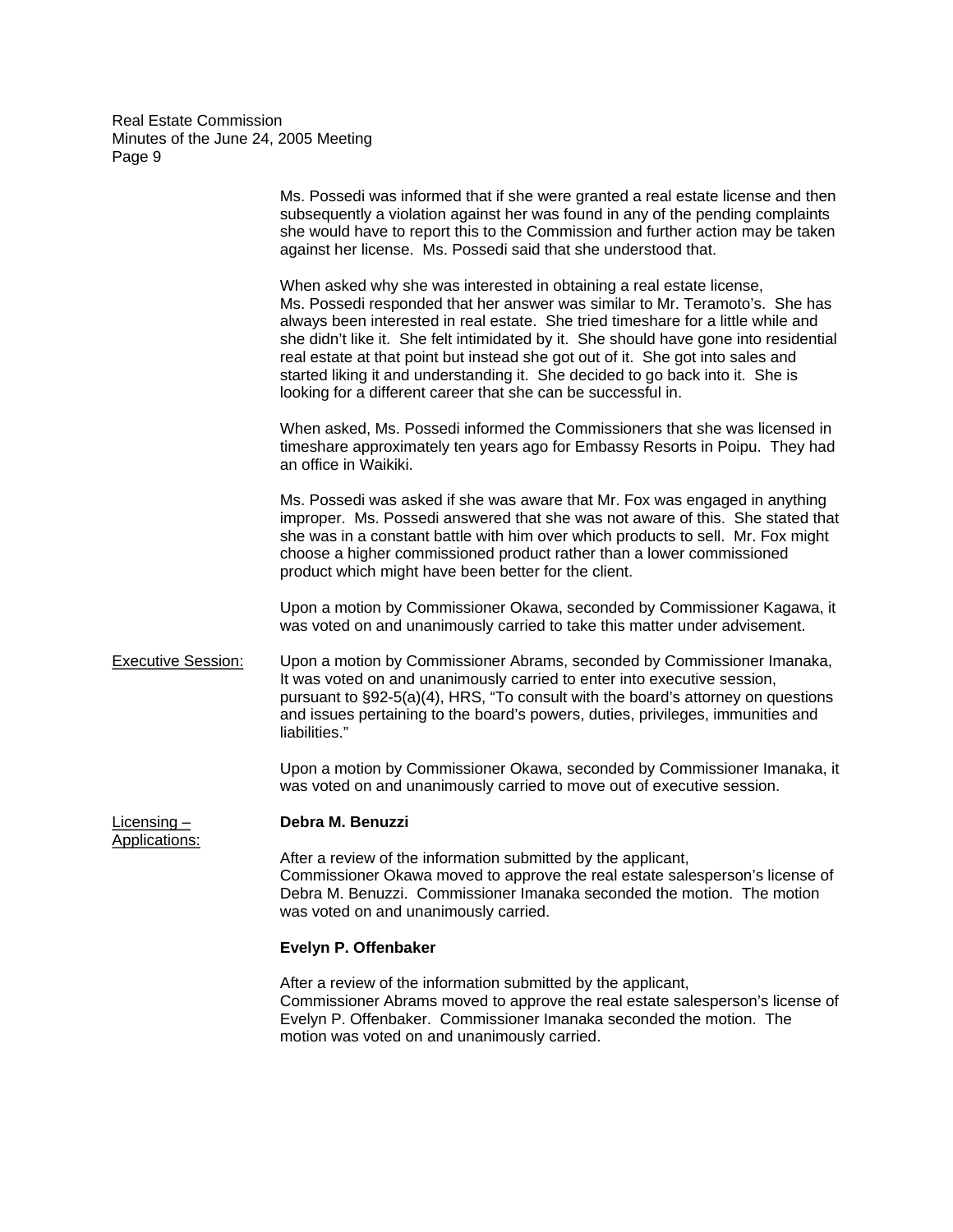### **Lisa Poulsen**

After a review of the information submitted by the applicant, Commissioner Abrams moved to approve the real estate salesperson's license of Lisa Poulsen. Commissioner Imanaka seconded the motion. The motion was voted on and unanimously carried.

### **Ryan R. Teramoto**

After a review of the information presented by the applicant, Commissioner Okawa moved to approve the conditional real estate salesperson's license of Ryan R. Teramoto. Commissioner Imanaka seconded the motion. The motion was voted on. Commissioner Yamanaka voted against the motion. The motion was carried.

#### **Lynn M. Okamoto**

After a review of the information submitted by the applicant, Commissioner Okawa moved to approve the real estate salesperson's license of Lynn M. Okamoto. Commissioner Abrams seconded the motion. The motion was voted on and unanimously carried.

## **Debra Ann Cammarata**

After a review of the information presented by the applicant, Commissioner Abrams moved to approve the real estate salesperson's license of Debra Ann Cammarata. Commissioner Okawa seconded the motion. The motion was voted on and unanimously carried.

#### **Kriss Lambert**

After a review of the information submitted by the applicant, Commissioner Abrams moved to approve the real estate salesperson's license of Kriss Lambert. Commissioner Imanaka seconded the motion. The motion was voted on and unanimously carried.

#### **Cathleen Possedi**

After a review of the information presented by the applicant, Commissioner Abrams moved to approve the conditional real estate salesperson's license of Cathleen Possedi. Commissioner Yamanaka seconded the motion. Commissioners Yamanaka, Abrams, Ball, Ohama and Okawa voted in favor of the motion. Commissioners Loudermilk, Kagawa and Imanaka voted against the motion. The motion was carried.

Next Meeting: Friday, August 26, 2005 9:00 a.m. Queen Liliuokalani Conference Room King Kalakaua Building 335 Merchant Street, First Floor Honolulu, Hawaii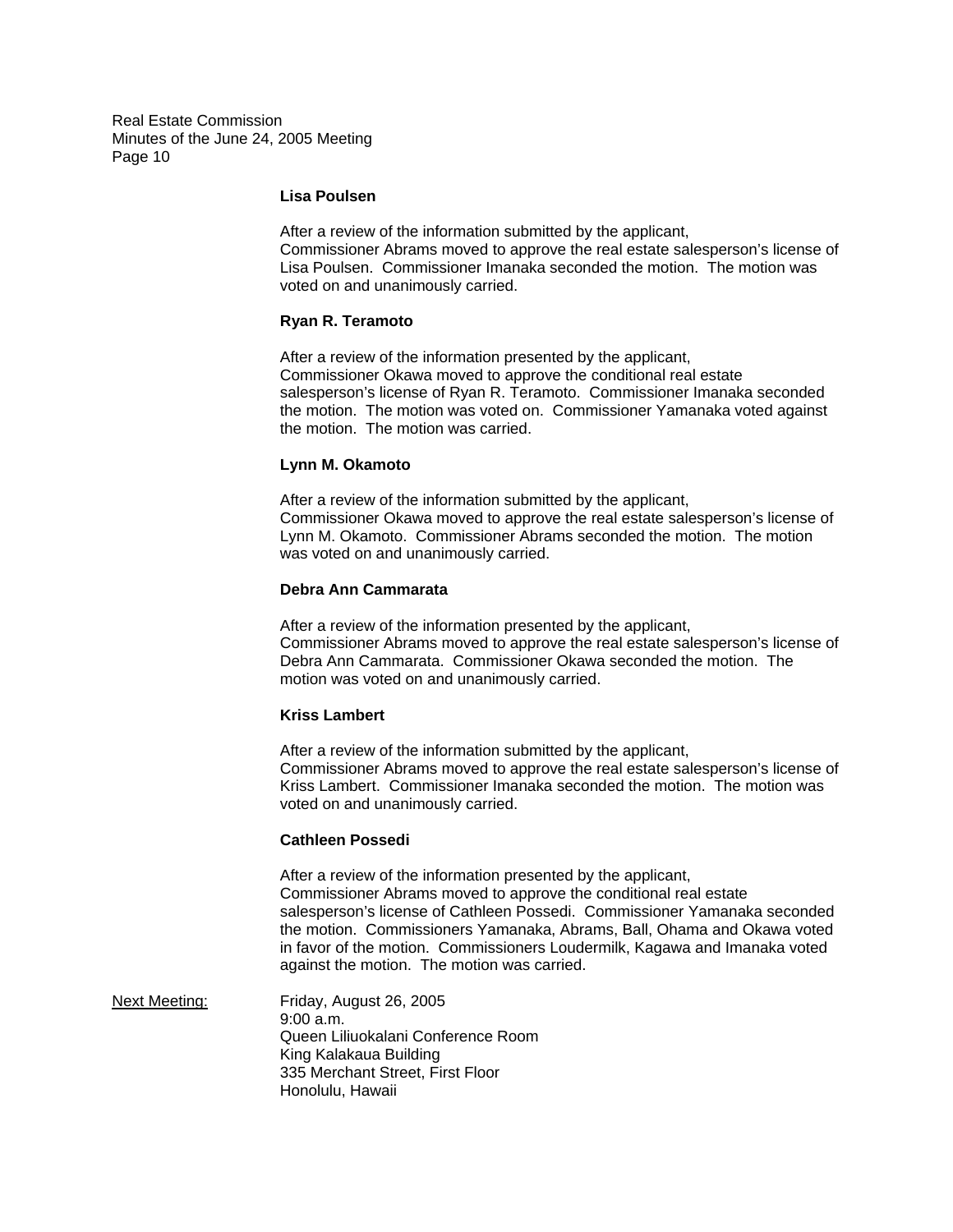Adjournment: With no further business to discuss, the Chair adjourned the meeting at 11:15 a.m.

Reviewed and approved by:

 /s/ Neil Fujitani Neil Fujitani Executive Officer

July 29, 2005<br>Date **Date Date Date** 



[ X ] Approved as circulated.<br>[ ] Approved with correction Approved with corrections; see minutes of \_\_\_\_\_\_\_\_\_\_\_\_\_\_\_\_\_\_ meeting.

NF/isk/050718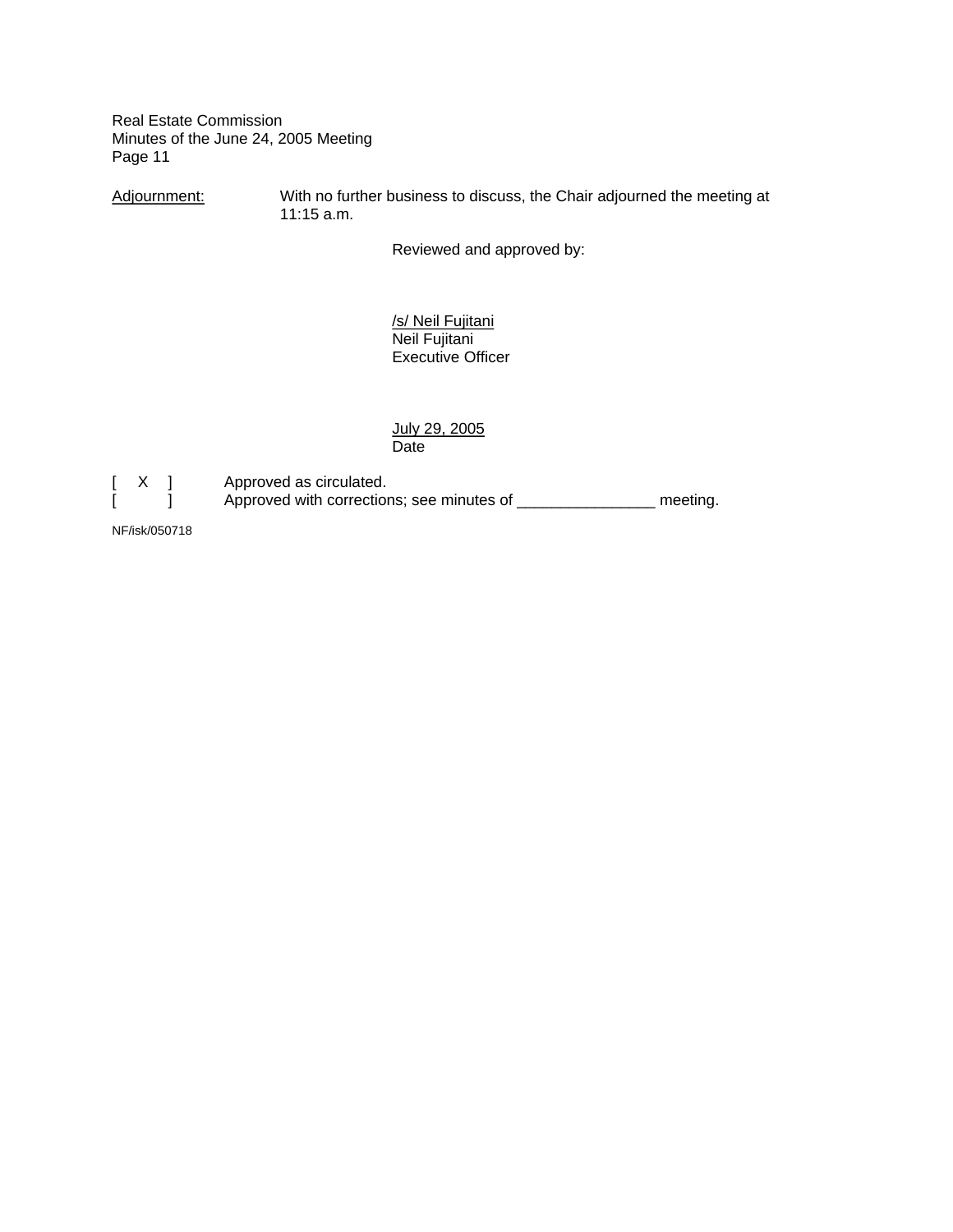### APPROVED APPLICATIONS FOR REAL ESTATE REAL ESTATE COMMISSION MEETING ON JUNE 24, 2005

| <b>Brokers - Limited Liability Companies and Partnerships</b>                    | <b>Effective Date</b>             |
|----------------------------------------------------------------------------------|-----------------------------------|
| Madison Marquette Hawaii LLC                                                     | 05/18/05                          |
| Rebecca L. Tillery, PB<br>Don Watson Realty, LLC                                 | 05/25/05                          |
| Donald Watson, PB                                                                |                                   |
| Tropical Paradise Realty, LLC, Tropical Paradise Realty                          | 05/24/05                          |
| Tracy Davidson, PB                                                               |                                   |
| Anuenue Realty, LLC                                                              | 05/26/05                          |
| Laurel Tappe, PB                                                                 |                                   |
| Paradise Island Properties, LLC                                                  | 05/27/05                          |
| Deborah Lynn Brandes, PB                                                         |                                   |
| Distinctive Homes Hawaii, LLC, Ohana Beach Rentals Hawaii<br>John C. Welch, PB   | 06/01/05                          |
| Sanctuary Living LLC                                                             | 06/06/05                          |
| Micaela Michales, PB                                                             |                                   |
| Kauai Island Properties, LLC                                                     | 06/09/05                          |
| Matt Hunter, PB                                                                  |                                   |
|                                                                                  |                                   |
| <b>Brokers - Corporations and Partnerships</b>                                   | <b>Effective Date</b>             |
| Hawaii Home Store, Inc.                                                          | 05/19/05                          |
| Carl E. Spencer, PB                                                              |                                   |
| Doug Davis Realty, Inc.                                                          | 06/06/05                          |
| Doug Davis, PB                                                                   |                                   |
|                                                                                  |                                   |
|                                                                                  |                                   |
| <b>Brokers - Sole Proprietor</b><br>Darcy Thiele, Thiele Properties              | <b>Effective Date</b><br>05/12/05 |
| William E. Robertson                                                             | 05/16/05                          |
| Carey Chamberlain                                                                | 05/16/05                          |
| Sharon Ann Seykota, OceanfrontMaui.com                                           | 05/17/05                          |
| Thelma A. K. Kihano                                                              | 05/02/05                          |
| Paulette A. Gose                                                                 | 05/02/05                          |
| Mary Lou Whitman                                                                 | 05/06/05                          |
| Marian E. Kunihisa                                                               | 05/06/05                          |
| Katherine A. Ingoglia                                                            | 05/17/05                          |
| Edward W. Brinkman                                                               | 05/18/05                          |
| Thomas D. Carrington                                                             | 05/19/05                          |
| Shirley M. Krause                                                                | 05/31/05                          |
| <b>Trade Name</b>                                                                |                                   |
| Debbie Joy Floria, Debi Joy                                                      | <b>Effective Date</b><br>04/22/05 |
|                                                                                  |                                   |
| <b>Branch Office</b>                                                             | <b>Effective Date</b>             |
| <b>RE/MAX Maui LLC</b>                                                           | 05/23/05                          |
| Edward Bernardino, PB                                                            |                                   |
|                                                                                  |                                   |
| <b>Limited Liability Companies and Partnerships Name</b><br>Kukui'ula Realty LLC | <b>Effective Date</b><br>05/26/05 |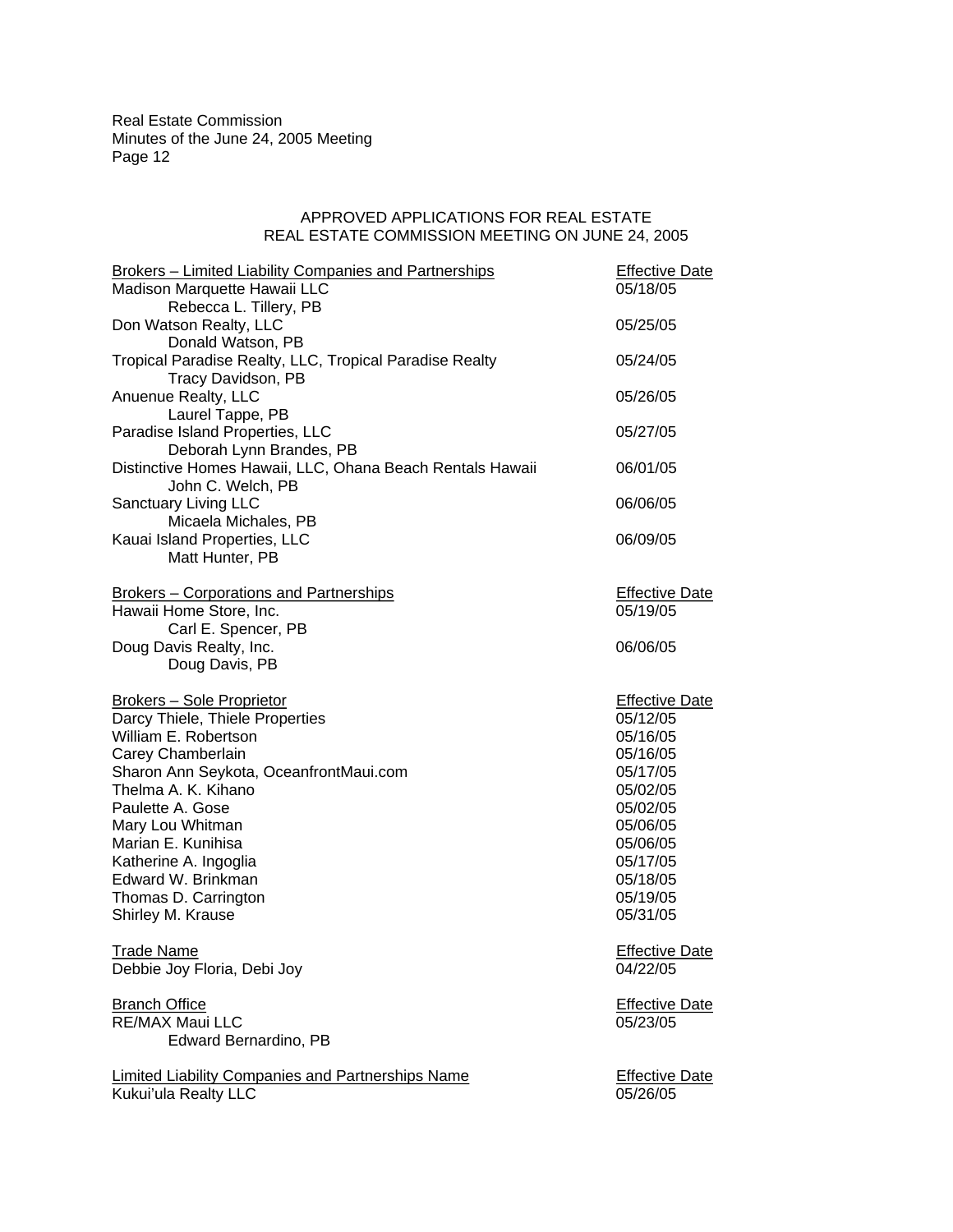| Pamela Lynne Keystone<br>05/16/07<br>Ami Hiromi Yokochi<br>05/16/07<br>Katherine Wong<br>05/16/07<br>Cynthia J. Marcus<br>05/17/07<br>Ardith Elaine O'Day<br>05/17/07<br>Patricia Parodi Swatzel<br>05/17/07<br>D. Sean La Vau<br>05/17/07<br>Lorenza Jun DeVera<br>05/17/05<br>Theresa Ann Houser<br>05/17/07<br>Nance S. Donaldson<br>05/18/05<br>Ignacio R. Diago<br>05/19/07<br><b>Richard Scott Tierney</b><br>05/24/07<br>Michael Dean Pugh<br>05/25/07<br><b>James William Muse</b><br>05/27/07<br>Raymond Lynn Garcia<br>05/31/07<br>Lawrence David Buck<br>05/31/07<br>Mary Gao<br>06/02/07<br>David Manuel Remos<br>06/02/07<br>Don Cruz Dantanagan<br>06/02/07<br>Jason Ian Hector<br>06/03/07<br>Richard E. Landry<br>06/03/07<br>Elinda Ann Rios<br>06/03/07<br>Carol Letitia Reed-Dawson<br>06/06/07<br>Koke Ahankoob<br>06/07/07<br>Joni Jane Brooks<br>06/09/07<br>Donald George Guilfoyle, III<br>06/13/07<br><b>Brant Edward Didden</b><br>06/13/07<br><b>Educational Equivalency Certificate</b><br><b>Expiration Date</b><br>Kathy Atsuko Asato<br>05/16/07<br>Pamela Lynne Keystone<br>05/16/07<br>Ami Hiromi Yokochi<br>05/16/07<br>Katherine Wong<br>05/16/07<br>Richard D. Silvernail<br>05/16/07<br>Cynthia J. Marcus<br>05/17/07<br>Ardith Elaine O'Day<br>05/17/07<br>Patricia Parodi Swatzel<br>05/17/07<br>Russell H. Ishizuka<br>05/17/07<br>D. Sean La Vau<br>05/17/07<br>Lorenza Jun DeVera<br>05/17/05<br>Theresa Ann Houser<br>05/17/07<br>Nance S. Donaldson<br>05/18/07<br>Edwina Kuulei Pico<br>05/20/07<br>William V. Brilhante, Jr.<br>05/20/07<br>Jon Remon Hines<br>05/20/07<br><b>Richard Scott Tierney</b><br>05/24/07<br>Nora Quilitorio Esporas<br>05/24/07 |                               | <b>Equivalency to Uniform Section of Examination Certificate</b> | <b>Expiration Date</b> |
|----------------------------------------------------------------------------------------------------------------------------------------------------------------------------------------------------------------------------------------------------------------------------------------------------------------------------------------------------------------------------------------------------------------------------------------------------------------------------------------------------------------------------------------------------------------------------------------------------------------------------------------------------------------------------------------------------------------------------------------------------------------------------------------------------------------------------------------------------------------------------------------------------------------------------------------------------------------------------------------------------------------------------------------------------------------------------------------------------------------------------------------------------------------------------------------------------------------------------------------------------------------------------------------------------------------------------------------------------------------------------------------------------------------------------------------------------------------------------------------------------------------------------------------------------------------------------------------------------------------------------------------------------------------------------------------------------------|-------------------------------|------------------------------------------------------------------|------------------------|
|                                                                                                                                                                                                                                                                                                                                                                                                                                                                                                                                                                                                                                                                                                                                                                                                                                                                                                                                                                                                                                                                                                                                                                                                                                                                                                                                                                                                                                                                                                                                                                                                                                                                                                          |                               | Kathy Atsuko Asato                                               | 05/16/07               |
|                                                                                                                                                                                                                                                                                                                                                                                                                                                                                                                                                                                                                                                                                                                                                                                                                                                                                                                                                                                                                                                                                                                                                                                                                                                                                                                                                                                                                                                                                                                                                                                                                                                                                                          |                               |                                                                  |                        |
|                                                                                                                                                                                                                                                                                                                                                                                                                                                                                                                                                                                                                                                                                                                                                                                                                                                                                                                                                                                                                                                                                                                                                                                                                                                                                                                                                                                                                                                                                                                                                                                                                                                                                                          |                               |                                                                  |                        |
|                                                                                                                                                                                                                                                                                                                                                                                                                                                                                                                                                                                                                                                                                                                                                                                                                                                                                                                                                                                                                                                                                                                                                                                                                                                                                                                                                                                                                                                                                                                                                                                                                                                                                                          |                               |                                                                  |                        |
|                                                                                                                                                                                                                                                                                                                                                                                                                                                                                                                                                                                                                                                                                                                                                                                                                                                                                                                                                                                                                                                                                                                                                                                                                                                                                                                                                                                                                                                                                                                                                                                                                                                                                                          |                               |                                                                  |                        |
|                                                                                                                                                                                                                                                                                                                                                                                                                                                                                                                                                                                                                                                                                                                                                                                                                                                                                                                                                                                                                                                                                                                                                                                                                                                                                                                                                                                                                                                                                                                                                                                                                                                                                                          |                               |                                                                  |                        |
|                                                                                                                                                                                                                                                                                                                                                                                                                                                                                                                                                                                                                                                                                                                                                                                                                                                                                                                                                                                                                                                                                                                                                                                                                                                                                                                                                                                                                                                                                                                                                                                                                                                                                                          |                               |                                                                  |                        |
|                                                                                                                                                                                                                                                                                                                                                                                                                                                                                                                                                                                                                                                                                                                                                                                                                                                                                                                                                                                                                                                                                                                                                                                                                                                                                                                                                                                                                                                                                                                                                                                                                                                                                                          |                               |                                                                  |                        |
|                                                                                                                                                                                                                                                                                                                                                                                                                                                                                                                                                                                                                                                                                                                                                                                                                                                                                                                                                                                                                                                                                                                                                                                                                                                                                                                                                                                                                                                                                                                                                                                                                                                                                                          |                               |                                                                  |                        |
|                                                                                                                                                                                                                                                                                                                                                                                                                                                                                                                                                                                                                                                                                                                                                                                                                                                                                                                                                                                                                                                                                                                                                                                                                                                                                                                                                                                                                                                                                                                                                                                                                                                                                                          |                               |                                                                  |                        |
|                                                                                                                                                                                                                                                                                                                                                                                                                                                                                                                                                                                                                                                                                                                                                                                                                                                                                                                                                                                                                                                                                                                                                                                                                                                                                                                                                                                                                                                                                                                                                                                                                                                                                                          |                               |                                                                  |                        |
|                                                                                                                                                                                                                                                                                                                                                                                                                                                                                                                                                                                                                                                                                                                                                                                                                                                                                                                                                                                                                                                                                                                                                                                                                                                                                                                                                                                                                                                                                                                                                                                                                                                                                                          |                               |                                                                  |                        |
|                                                                                                                                                                                                                                                                                                                                                                                                                                                                                                                                                                                                                                                                                                                                                                                                                                                                                                                                                                                                                                                                                                                                                                                                                                                                                                                                                                                                                                                                                                                                                                                                                                                                                                          |                               |                                                                  |                        |
|                                                                                                                                                                                                                                                                                                                                                                                                                                                                                                                                                                                                                                                                                                                                                                                                                                                                                                                                                                                                                                                                                                                                                                                                                                                                                                                                                                                                                                                                                                                                                                                                                                                                                                          |                               |                                                                  |                        |
|                                                                                                                                                                                                                                                                                                                                                                                                                                                                                                                                                                                                                                                                                                                                                                                                                                                                                                                                                                                                                                                                                                                                                                                                                                                                                                                                                                                                                                                                                                                                                                                                                                                                                                          |                               |                                                                  |                        |
|                                                                                                                                                                                                                                                                                                                                                                                                                                                                                                                                                                                                                                                                                                                                                                                                                                                                                                                                                                                                                                                                                                                                                                                                                                                                                                                                                                                                                                                                                                                                                                                                                                                                                                          |                               |                                                                  |                        |
|                                                                                                                                                                                                                                                                                                                                                                                                                                                                                                                                                                                                                                                                                                                                                                                                                                                                                                                                                                                                                                                                                                                                                                                                                                                                                                                                                                                                                                                                                                                                                                                                                                                                                                          |                               |                                                                  |                        |
|                                                                                                                                                                                                                                                                                                                                                                                                                                                                                                                                                                                                                                                                                                                                                                                                                                                                                                                                                                                                                                                                                                                                                                                                                                                                                                                                                                                                                                                                                                                                                                                                                                                                                                          |                               |                                                                  |                        |
|                                                                                                                                                                                                                                                                                                                                                                                                                                                                                                                                                                                                                                                                                                                                                                                                                                                                                                                                                                                                                                                                                                                                                                                                                                                                                                                                                                                                                                                                                                                                                                                                                                                                                                          |                               |                                                                  |                        |
|                                                                                                                                                                                                                                                                                                                                                                                                                                                                                                                                                                                                                                                                                                                                                                                                                                                                                                                                                                                                                                                                                                                                                                                                                                                                                                                                                                                                                                                                                                                                                                                                                                                                                                          |                               |                                                                  |                        |
|                                                                                                                                                                                                                                                                                                                                                                                                                                                                                                                                                                                                                                                                                                                                                                                                                                                                                                                                                                                                                                                                                                                                                                                                                                                                                                                                                                                                                                                                                                                                                                                                                                                                                                          |                               |                                                                  |                        |
|                                                                                                                                                                                                                                                                                                                                                                                                                                                                                                                                                                                                                                                                                                                                                                                                                                                                                                                                                                                                                                                                                                                                                                                                                                                                                                                                                                                                                                                                                                                                                                                                                                                                                                          |                               |                                                                  |                        |
|                                                                                                                                                                                                                                                                                                                                                                                                                                                                                                                                                                                                                                                                                                                                                                                                                                                                                                                                                                                                                                                                                                                                                                                                                                                                                                                                                                                                                                                                                                                                                                                                                                                                                                          |                               |                                                                  |                        |
|                                                                                                                                                                                                                                                                                                                                                                                                                                                                                                                                                                                                                                                                                                                                                                                                                                                                                                                                                                                                                                                                                                                                                                                                                                                                                                                                                                                                                                                                                                                                                                                                                                                                                                          |                               |                                                                  |                        |
|                                                                                                                                                                                                                                                                                                                                                                                                                                                                                                                                                                                                                                                                                                                                                                                                                                                                                                                                                                                                                                                                                                                                                                                                                                                                                                                                                                                                                                                                                                                                                                                                                                                                                                          |                               |                                                                  |                        |
|                                                                                                                                                                                                                                                                                                                                                                                                                                                                                                                                                                                                                                                                                                                                                                                                                                                                                                                                                                                                                                                                                                                                                                                                                                                                                                                                                                                                                                                                                                                                                                                                                                                                                                          |                               |                                                                  |                        |
|                                                                                                                                                                                                                                                                                                                                                                                                                                                                                                                                                                                                                                                                                                                                                                                                                                                                                                                                                                                                                                                                                                                                                                                                                                                                                                                                                                                                                                                                                                                                                                                                                                                                                                          |                               |                                                                  |                        |
|                                                                                                                                                                                                                                                                                                                                                                                                                                                                                                                                                                                                                                                                                                                                                                                                                                                                                                                                                                                                                                                                                                                                                                                                                                                                                                                                                                                                                                                                                                                                                                                                                                                                                                          |                               |                                                                  |                        |
|                                                                                                                                                                                                                                                                                                                                                                                                                                                                                                                                                                                                                                                                                                                                                                                                                                                                                                                                                                                                                                                                                                                                                                                                                                                                                                                                                                                                                                                                                                                                                                                                                                                                                                          |                               |                                                                  |                        |
|                                                                                                                                                                                                                                                                                                                                                                                                                                                                                                                                                                                                                                                                                                                                                                                                                                                                                                                                                                                                                                                                                                                                                                                                                                                                                                                                                                                                                                                                                                                                                                                                                                                                                                          |                               |                                                                  |                        |
|                                                                                                                                                                                                                                                                                                                                                                                                                                                                                                                                                                                                                                                                                                                                                                                                                                                                                                                                                                                                                                                                                                                                                                                                                                                                                                                                                                                                                                                                                                                                                                                                                                                                                                          |                               |                                                                  |                        |
|                                                                                                                                                                                                                                                                                                                                                                                                                                                                                                                                                                                                                                                                                                                                                                                                                                                                                                                                                                                                                                                                                                                                                                                                                                                                                                                                                                                                                                                                                                                                                                                                                                                                                                          |                               |                                                                  |                        |
|                                                                                                                                                                                                                                                                                                                                                                                                                                                                                                                                                                                                                                                                                                                                                                                                                                                                                                                                                                                                                                                                                                                                                                                                                                                                                                                                                                                                                                                                                                                                                                                                                                                                                                          |                               |                                                                  |                        |
|                                                                                                                                                                                                                                                                                                                                                                                                                                                                                                                                                                                                                                                                                                                                                                                                                                                                                                                                                                                                                                                                                                                                                                                                                                                                                                                                                                                                                                                                                                                                                                                                                                                                                                          |                               |                                                                  |                        |
|                                                                                                                                                                                                                                                                                                                                                                                                                                                                                                                                                                                                                                                                                                                                                                                                                                                                                                                                                                                                                                                                                                                                                                                                                                                                                                                                                                                                                                                                                                                                                                                                                                                                                                          |                               |                                                                  |                        |
|                                                                                                                                                                                                                                                                                                                                                                                                                                                                                                                                                                                                                                                                                                                                                                                                                                                                                                                                                                                                                                                                                                                                                                                                                                                                                                                                                                                                                                                                                                                                                                                                                                                                                                          |                               |                                                                  |                        |
|                                                                                                                                                                                                                                                                                                                                                                                                                                                                                                                                                                                                                                                                                                                                                                                                                                                                                                                                                                                                                                                                                                                                                                                                                                                                                                                                                                                                                                                                                                                                                                                                                                                                                                          |                               |                                                                  |                        |
|                                                                                                                                                                                                                                                                                                                                                                                                                                                                                                                                                                                                                                                                                                                                                                                                                                                                                                                                                                                                                                                                                                                                                                                                                                                                                                                                                                                                                                                                                                                                                                                                                                                                                                          |                               |                                                                  |                        |
|                                                                                                                                                                                                                                                                                                                                                                                                                                                                                                                                                                                                                                                                                                                                                                                                                                                                                                                                                                                                                                                                                                                                                                                                                                                                                                                                                                                                                                                                                                                                                                                                                                                                                                          |                               |                                                                  |                        |
|                                                                                                                                                                                                                                                                                                                                                                                                                                                                                                                                                                                                                                                                                                                                                                                                                                                                                                                                                                                                                                                                                                                                                                                                                                                                                                                                                                                                                                                                                                                                                                                                                                                                                                          |                               |                                                                  |                        |
|                                                                                                                                                                                                                                                                                                                                                                                                                                                                                                                                                                                                                                                                                                                                                                                                                                                                                                                                                                                                                                                                                                                                                                                                                                                                                                                                                                                                                                                                                                                                                                                                                                                                                                          |                               |                                                                  |                        |
|                                                                                                                                                                                                                                                                                                                                                                                                                                                                                                                                                                                                                                                                                                                                                                                                                                                                                                                                                                                                                                                                                                                                                                                                                                                                                                                                                                                                                                                                                                                                                                                                                                                                                                          |                               |                                                                  |                        |
|                                                                                                                                                                                                                                                                                                                                                                                                                                                                                                                                                                                                                                                                                                                                                                                                                                                                                                                                                                                                                                                                                                                                                                                                                                                                                                                                                                                                                                                                                                                                                                                                                                                                                                          |                               |                                                                  |                        |
|                                                                                                                                                                                                                                                                                                                                                                                                                                                                                                                                                                                                                                                                                                                                                                                                                                                                                                                                                                                                                                                                                                                                                                                                                                                                                                                                                                                                                                                                                                                                                                                                                                                                                                          |                               |                                                                  |                        |
|                                                                                                                                                                                                                                                                                                                                                                                                                                                                                                                                                                                                                                                                                                                                                                                                                                                                                                                                                                                                                                                                                                                                                                                                                                                                                                                                                                                                                                                                                                                                                                                                                                                                                                          |                               |                                                                  |                        |
|                                                                                                                                                                                                                                                                                                                                                                                                                                                                                                                                                                                                                                                                                                                                                                                                                                                                                                                                                                                                                                                                                                                                                                                                                                                                                                                                                                                                                                                                                                                                                                                                                                                                                                          |                               |                                                                  |                        |
|                                                                                                                                                                                                                                                                                                                                                                                                                                                                                                                                                                                                                                                                                                                                                                                                                                                                                                                                                                                                                                                                                                                                                                                                                                                                                                                                                                                                                                                                                                                                                                                                                                                                                                          |                               |                                                                  |                        |
|                                                                                                                                                                                                                                                                                                                                                                                                                                                                                                                                                                                                                                                                                                                                                                                                                                                                                                                                                                                                                                                                                                                                                                                                                                                                                                                                                                                                                                                                                                                                                                                                                                                                                                          |                               |                                                                  |                        |
|                                                                                                                                                                                                                                                                                                                                                                                                                                                                                                                                                                                                                                                                                                                                                                                                                                                                                                                                                                                                                                                                                                                                                                                                                                                                                                                                                                                                                                                                                                                                                                                                                                                                                                          | Long Dinh Vu<br>05/25/07      |                                                                  |                        |
|                                                                                                                                                                                                                                                                                                                                                                                                                                                                                                                                                                                                                                                                                                                                                                                                                                                                                                                                                                                                                                                                                                                                                                                                                                                                                                                                                                                                                                                                                                                                                                                                                                                                                                          | Michael Dean Pugh<br>05/25/07 |                                                                  |                        |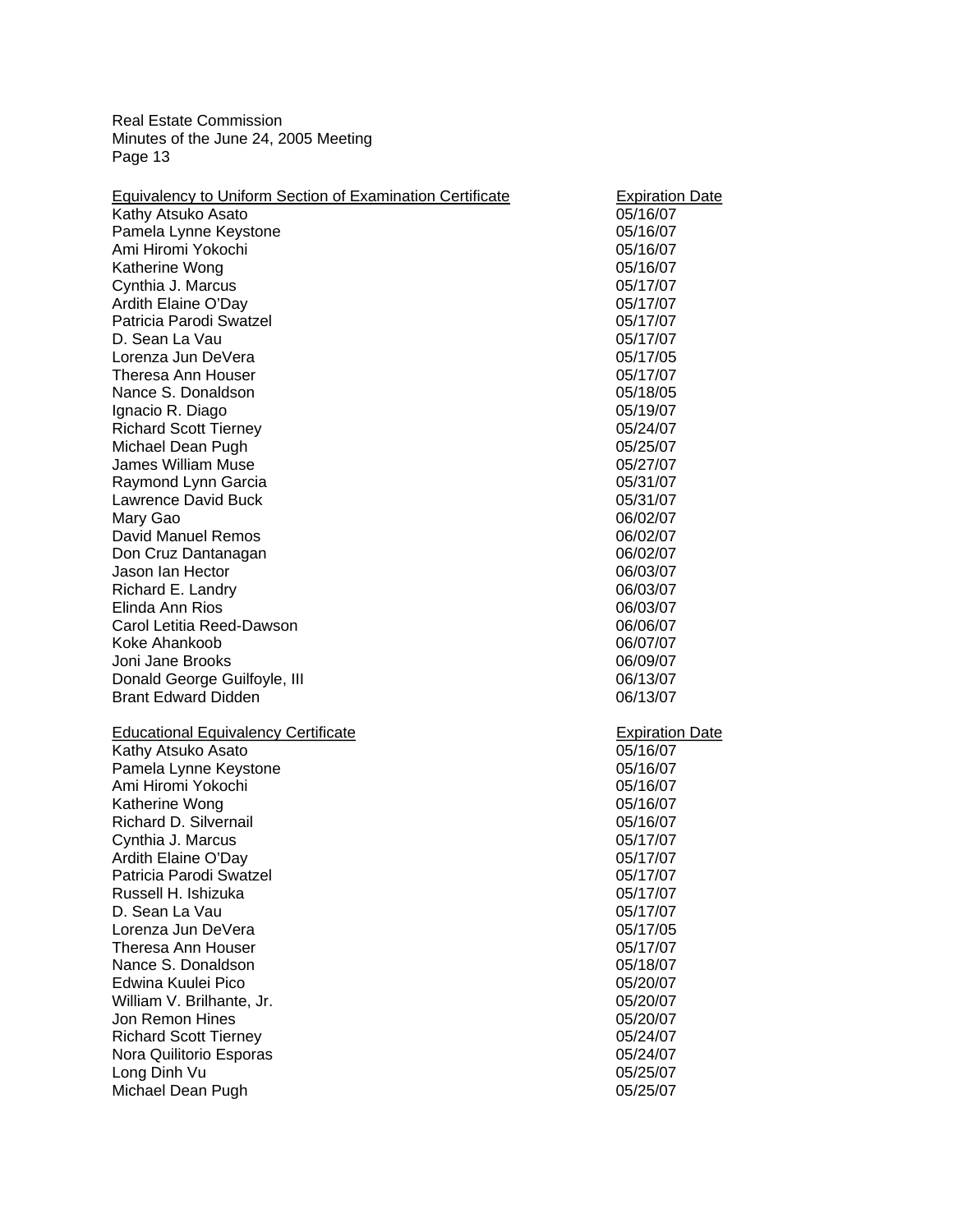| 05/31/07<br>Raymond Lynn Garcia<br><b>Lawrence David Buck</b><br>05/31/07<br>Samantha Kate Haas<br>05/31/07<br>Gregg Albert Caledonia<br>05/31/07<br>Mary Gao<br>06/02/07<br><b>David Manuel Remos</b><br>06/02/07<br>Denise Kay Fogel<br>06/02/07<br>Don Cruz Dantanagan<br>06/02/07<br>Jason Ian Hector<br>06/03/07<br>Richard E. Landry<br>06/03/07<br>Elinda Ann Rios<br>06/03/07<br>Michael Yoshio Oshita<br>06/03/07<br>Deborah Li Wright<br>06/06/07<br>Carol Letitia Reed-Dawson<br>06/06/07<br>Shayn Lorelle Manuel-Miyasato<br>06/07/07<br>Ivy Chui-Pik So<br>06/07/07<br>Koke Ahankoob<br>06/07/07<br>Joni Jane Brooks<br>06/09/07<br>Donald George Guilfoyle, III<br>06/13/07<br><b>Brant Edward Didden</b><br>06/13/07<br>Real Estate Broker Experience Certificate<br><b>Expiration Date</b><br><b>Charles Frank Keller</b><br>05/16/07<br>Cynthia J. Marcus<br>05/17/07<br>D. Sean La Vau<br>05/17/07<br>Nance S. Donaldson<br>05/18/07<br>Patricia A. Greening McMeen<br>05/24/07<br>Long Dinh Vu<br>05/25/07<br><b>Brandon Edward Kim</b><br>05/25/07<br>Raymond Lynn Garcia<br>05/31/07<br>Elizabeth T. Merk<br>05/31/07<br>Don Cruz Dantanagan<br>06/02/07<br>Jason Ian Hector<br>06/03/07<br>Elinda Ann Rios<br>06/03/07<br>Masato Hirata<br>06/06/07<br>Carol Letitia Reed-Dawson<br>06/06/07<br>Koke Ahankoob<br>06/07/07<br>Raymond John Ruddy, III<br>06/13/07<br>Naomi Wun<br>06/14/07<br>Real Estate Broker (upgrade)<br><b>Effective Date</b><br>Leonor I. Tuazon<br>05/12/05<br>Irene Ann Aroner<br>05/03/05<br>Jessica Hall<br>05/13/05<br><b>Terri Tsung Mok</b><br>05/13/05<br>Deborah A. Pascua<br>05/13/05<br>William E. Robertson<br>05/16/05<br>Carey Chamberlain<br>05/16/05<br>Aileen S. Rodriguez-Chizer<br>05/16/05<br>Ramona M. Cannon<br>05/16/05<br><b>Curtiss Bacon</b><br>05/16/05<br>Chris Birkholm<br>05/23/05 | <b>Educational Equivalency Certificate</b> | <b>Expiration Date</b> |
|--------------------------------------------------------------------------------------------------------------------------------------------------------------------------------------------------------------------------------------------------------------------------------------------------------------------------------------------------------------------------------------------------------------------------------------------------------------------------------------------------------------------------------------------------------------------------------------------------------------------------------------------------------------------------------------------------------------------------------------------------------------------------------------------------------------------------------------------------------------------------------------------------------------------------------------------------------------------------------------------------------------------------------------------------------------------------------------------------------------------------------------------------------------------------------------------------------------------------------------------------------------------------------------------------------------------------------------------------------------------------------------------------------------------------------------------------------------------------------------------------------------------------------------------------------------------------------------------------------------------------------------------------------------------------------------------------------------------------------------------------------------------------------------------------------------------------------------------------------------|--------------------------------------------|------------------------|
|                                                                                                                                                                                                                                                                                                                                                                                                                                                                                                                                                                                                                                                                                                                                                                                                                                                                                                                                                                                                                                                                                                                                                                                                                                                                                                                                                                                                                                                                                                                                                                                                                                                                                                                                                                                                                                                              |                                            |                        |
|                                                                                                                                                                                                                                                                                                                                                                                                                                                                                                                                                                                                                                                                                                                                                                                                                                                                                                                                                                                                                                                                                                                                                                                                                                                                                                                                                                                                                                                                                                                                                                                                                                                                                                                                                                                                                                                              |                                            |                        |
|                                                                                                                                                                                                                                                                                                                                                                                                                                                                                                                                                                                                                                                                                                                                                                                                                                                                                                                                                                                                                                                                                                                                                                                                                                                                                                                                                                                                                                                                                                                                                                                                                                                                                                                                                                                                                                                              |                                            |                        |
|                                                                                                                                                                                                                                                                                                                                                                                                                                                                                                                                                                                                                                                                                                                                                                                                                                                                                                                                                                                                                                                                                                                                                                                                                                                                                                                                                                                                                                                                                                                                                                                                                                                                                                                                                                                                                                                              |                                            |                        |
|                                                                                                                                                                                                                                                                                                                                                                                                                                                                                                                                                                                                                                                                                                                                                                                                                                                                                                                                                                                                                                                                                                                                                                                                                                                                                                                                                                                                                                                                                                                                                                                                                                                                                                                                                                                                                                                              |                                            |                        |
|                                                                                                                                                                                                                                                                                                                                                                                                                                                                                                                                                                                                                                                                                                                                                                                                                                                                                                                                                                                                                                                                                                                                                                                                                                                                                                                                                                                                                                                                                                                                                                                                                                                                                                                                                                                                                                                              |                                            |                        |
|                                                                                                                                                                                                                                                                                                                                                                                                                                                                                                                                                                                                                                                                                                                                                                                                                                                                                                                                                                                                                                                                                                                                                                                                                                                                                                                                                                                                                                                                                                                                                                                                                                                                                                                                                                                                                                                              |                                            |                        |
|                                                                                                                                                                                                                                                                                                                                                                                                                                                                                                                                                                                                                                                                                                                                                                                                                                                                                                                                                                                                                                                                                                                                                                                                                                                                                                                                                                                                                                                                                                                                                                                                                                                                                                                                                                                                                                                              |                                            |                        |
|                                                                                                                                                                                                                                                                                                                                                                                                                                                                                                                                                                                                                                                                                                                                                                                                                                                                                                                                                                                                                                                                                                                                                                                                                                                                                                                                                                                                                                                                                                                                                                                                                                                                                                                                                                                                                                                              |                                            |                        |
|                                                                                                                                                                                                                                                                                                                                                                                                                                                                                                                                                                                                                                                                                                                                                                                                                                                                                                                                                                                                                                                                                                                                                                                                                                                                                                                                                                                                                                                                                                                                                                                                                                                                                                                                                                                                                                                              |                                            |                        |
|                                                                                                                                                                                                                                                                                                                                                                                                                                                                                                                                                                                                                                                                                                                                                                                                                                                                                                                                                                                                                                                                                                                                                                                                                                                                                                                                                                                                                                                                                                                                                                                                                                                                                                                                                                                                                                                              |                                            |                        |
|                                                                                                                                                                                                                                                                                                                                                                                                                                                                                                                                                                                                                                                                                                                                                                                                                                                                                                                                                                                                                                                                                                                                                                                                                                                                                                                                                                                                                                                                                                                                                                                                                                                                                                                                                                                                                                                              |                                            |                        |
|                                                                                                                                                                                                                                                                                                                                                                                                                                                                                                                                                                                                                                                                                                                                                                                                                                                                                                                                                                                                                                                                                                                                                                                                                                                                                                                                                                                                                                                                                                                                                                                                                                                                                                                                                                                                                                                              |                                            |                        |
|                                                                                                                                                                                                                                                                                                                                                                                                                                                                                                                                                                                                                                                                                                                                                                                                                                                                                                                                                                                                                                                                                                                                                                                                                                                                                                                                                                                                                                                                                                                                                                                                                                                                                                                                                                                                                                                              |                                            |                        |
|                                                                                                                                                                                                                                                                                                                                                                                                                                                                                                                                                                                                                                                                                                                                                                                                                                                                                                                                                                                                                                                                                                                                                                                                                                                                                                                                                                                                                                                                                                                                                                                                                                                                                                                                                                                                                                                              |                                            |                        |
|                                                                                                                                                                                                                                                                                                                                                                                                                                                                                                                                                                                                                                                                                                                                                                                                                                                                                                                                                                                                                                                                                                                                                                                                                                                                                                                                                                                                                                                                                                                                                                                                                                                                                                                                                                                                                                                              |                                            |                        |
|                                                                                                                                                                                                                                                                                                                                                                                                                                                                                                                                                                                                                                                                                                                                                                                                                                                                                                                                                                                                                                                                                                                                                                                                                                                                                                                                                                                                                                                                                                                                                                                                                                                                                                                                                                                                                                                              |                                            |                        |
|                                                                                                                                                                                                                                                                                                                                                                                                                                                                                                                                                                                                                                                                                                                                                                                                                                                                                                                                                                                                                                                                                                                                                                                                                                                                                                                                                                                                                                                                                                                                                                                                                                                                                                                                                                                                                                                              |                                            |                        |
|                                                                                                                                                                                                                                                                                                                                                                                                                                                                                                                                                                                                                                                                                                                                                                                                                                                                                                                                                                                                                                                                                                                                                                                                                                                                                                                                                                                                                                                                                                                                                                                                                                                                                                                                                                                                                                                              |                                            |                        |
|                                                                                                                                                                                                                                                                                                                                                                                                                                                                                                                                                                                                                                                                                                                                                                                                                                                                                                                                                                                                                                                                                                                                                                                                                                                                                                                                                                                                                                                                                                                                                                                                                                                                                                                                                                                                                                                              |                                            |                        |
|                                                                                                                                                                                                                                                                                                                                                                                                                                                                                                                                                                                                                                                                                                                                                                                                                                                                                                                                                                                                                                                                                                                                                                                                                                                                                                                                                                                                                                                                                                                                                                                                                                                                                                                                                                                                                                                              |                                            |                        |
|                                                                                                                                                                                                                                                                                                                                                                                                                                                                                                                                                                                                                                                                                                                                                                                                                                                                                                                                                                                                                                                                                                                                                                                                                                                                                                                                                                                                                                                                                                                                                                                                                                                                                                                                                                                                                                                              |                                            |                        |
|                                                                                                                                                                                                                                                                                                                                                                                                                                                                                                                                                                                                                                                                                                                                                                                                                                                                                                                                                                                                                                                                                                                                                                                                                                                                                                                                                                                                                                                                                                                                                                                                                                                                                                                                                                                                                                                              |                                            |                        |
|                                                                                                                                                                                                                                                                                                                                                                                                                                                                                                                                                                                                                                                                                                                                                                                                                                                                                                                                                                                                                                                                                                                                                                                                                                                                                                                                                                                                                                                                                                                                                                                                                                                                                                                                                                                                                                                              |                                            |                        |
|                                                                                                                                                                                                                                                                                                                                                                                                                                                                                                                                                                                                                                                                                                                                                                                                                                                                                                                                                                                                                                                                                                                                                                                                                                                                                                                                                                                                                                                                                                                                                                                                                                                                                                                                                                                                                                                              |                                            |                        |
|                                                                                                                                                                                                                                                                                                                                                                                                                                                                                                                                                                                                                                                                                                                                                                                                                                                                                                                                                                                                                                                                                                                                                                                                                                                                                                                                                                                                                                                                                                                                                                                                                                                                                                                                                                                                                                                              |                                            |                        |
|                                                                                                                                                                                                                                                                                                                                                                                                                                                                                                                                                                                                                                                                                                                                                                                                                                                                                                                                                                                                                                                                                                                                                                                                                                                                                                                                                                                                                                                                                                                                                                                                                                                                                                                                                                                                                                                              |                                            |                        |
|                                                                                                                                                                                                                                                                                                                                                                                                                                                                                                                                                                                                                                                                                                                                                                                                                                                                                                                                                                                                                                                                                                                                                                                                                                                                                                                                                                                                                                                                                                                                                                                                                                                                                                                                                                                                                                                              |                                            |                        |
|                                                                                                                                                                                                                                                                                                                                                                                                                                                                                                                                                                                                                                                                                                                                                                                                                                                                                                                                                                                                                                                                                                                                                                                                                                                                                                                                                                                                                                                                                                                                                                                                                                                                                                                                                                                                                                                              |                                            |                        |
|                                                                                                                                                                                                                                                                                                                                                                                                                                                                                                                                                                                                                                                                                                                                                                                                                                                                                                                                                                                                                                                                                                                                                                                                                                                                                                                                                                                                                                                                                                                                                                                                                                                                                                                                                                                                                                                              |                                            |                        |
|                                                                                                                                                                                                                                                                                                                                                                                                                                                                                                                                                                                                                                                                                                                                                                                                                                                                                                                                                                                                                                                                                                                                                                                                                                                                                                                                                                                                                                                                                                                                                                                                                                                                                                                                                                                                                                                              |                                            |                        |
|                                                                                                                                                                                                                                                                                                                                                                                                                                                                                                                                                                                                                                                                                                                                                                                                                                                                                                                                                                                                                                                                                                                                                                                                                                                                                                                                                                                                                                                                                                                                                                                                                                                                                                                                                                                                                                                              |                                            |                        |
|                                                                                                                                                                                                                                                                                                                                                                                                                                                                                                                                                                                                                                                                                                                                                                                                                                                                                                                                                                                                                                                                                                                                                                                                                                                                                                                                                                                                                                                                                                                                                                                                                                                                                                                                                                                                                                                              |                                            |                        |
|                                                                                                                                                                                                                                                                                                                                                                                                                                                                                                                                                                                                                                                                                                                                                                                                                                                                                                                                                                                                                                                                                                                                                                                                                                                                                                                                                                                                                                                                                                                                                                                                                                                                                                                                                                                                                                                              |                                            |                        |
|                                                                                                                                                                                                                                                                                                                                                                                                                                                                                                                                                                                                                                                                                                                                                                                                                                                                                                                                                                                                                                                                                                                                                                                                                                                                                                                                                                                                                                                                                                                                                                                                                                                                                                                                                                                                                                                              |                                            |                        |
|                                                                                                                                                                                                                                                                                                                                                                                                                                                                                                                                                                                                                                                                                                                                                                                                                                                                                                                                                                                                                                                                                                                                                                                                                                                                                                                                                                                                                                                                                                                                                                                                                                                                                                                                                                                                                                                              |                                            |                        |
|                                                                                                                                                                                                                                                                                                                                                                                                                                                                                                                                                                                                                                                                                                                                                                                                                                                                                                                                                                                                                                                                                                                                                                                                                                                                                                                                                                                                                                                                                                                                                                                                                                                                                                                                                                                                                                                              |                                            |                        |
|                                                                                                                                                                                                                                                                                                                                                                                                                                                                                                                                                                                                                                                                                                                                                                                                                                                                                                                                                                                                                                                                                                                                                                                                                                                                                                                                                                                                                                                                                                                                                                                                                                                                                                                                                                                                                                                              |                                            |                        |
|                                                                                                                                                                                                                                                                                                                                                                                                                                                                                                                                                                                                                                                                                                                                                                                                                                                                                                                                                                                                                                                                                                                                                                                                                                                                                                                                                                                                                                                                                                                                                                                                                                                                                                                                                                                                                                                              |                                            |                        |
|                                                                                                                                                                                                                                                                                                                                                                                                                                                                                                                                                                                                                                                                                                                                                                                                                                                                                                                                                                                                                                                                                                                                                                                                                                                                                                                                                                                                                                                                                                                                                                                                                                                                                                                                                                                                                                                              |                                            |                        |
|                                                                                                                                                                                                                                                                                                                                                                                                                                                                                                                                                                                                                                                                                                                                                                                                                                                                                                                                                                                                                                                                                                                                                                                                                                                                                                                                                                                                                                                                                                                                                                                                                                                                                                                                                                                                                                                              |                                            |                        |
|                                                                                                                                                                                                                                                                                                                                                                                                                                                                                                                                                                                                                                                                                                                                                                                                                                                                                                                                                                                                                                                                                                                                                                                                                                                                                                                                                                                                                                                                                                                                                                                                                                                                                                                                                                                                                                                              |                                            |                        |
|                                                                                                                                                                                                                                                                                                                                                                                                                                                                                                                                                                                                                                                                                                                                                                                                                                                                                                                                                                                                                                                                                                                                                                                                                                                                                                                                                                                                                                                                                                                                                                                                                                                                                                                                                                                                                                                              |                                            |                        |
|                                                                                                                                                                                                                                                                                                                                                                                                                                                                                                                                                                                                                                                                                                                                                                                                                                                                                                                                                                                                                                                                                                                                                                                                                                                                                                                                                                                                                                                                                                                                                                                                                                                                                                                                                                                                                                                              |                                            |                        |
|                                                                                                                                                                                                                                                                                                                                                                                                                                                                                                                                                                                                                                                                                                                                                                                                                                                                                                                                                                                                                                                                                                                                                                                                                                                                                                                                                                                                                                                                                                                                                                                                                                                                                                                                                                                                                                                              |                                            |                        |
|                                                                                                                                                                                                                                                                                                                                                                                                                                                                                                                                                                                                                                                                                                                                                                                                                                                                                                                                                                                                                                                                                                                                                                                                                                                                                                                                                                                                                                                                                                                                                                                                                                                                                                                                                                                                                                                              |                                            |                        |
|                                                                                                                                                                                                                                                                                                                                                                                                                                                                                                                                                                                                                                                                                                                                                                                                                                                                                                                                                                                                                                                                                                                                                                                                                                                                                                                                                                                                                                                                                                                                                                                                                                                                                                                                                                                                                                                              |                                            |                        |
|                                                                                                                                                                                                                                                                                                                                                                                                                                                                                                                                                                                                                                                                                                                                                                                                                                                                                                                                                                                                                                                                                                                                                                                                                                                                                                                                                                                                                                                                                                                                                                                                                                                                                                                                                                                                                                                              |                                            |                        |
|                                                                                                                                                                                                                                                                                                                                                                                                                                                                                                                                                                                                                                                                                                                                                                                                                                                                                                                                                                                                                                                                                                                                                                                                                                                                                                                                                                                                                                                                                                                                                                                                                                                                                                                                                                                                                                                              |                                            |                        |
|                                                                                                                                                                                                                                                                                                                                                                                                                                                                                                                                                                                                                                                                                                                                                                                                                                                                                                                                                                                                                                                                                                                                                                                                                                                                                                                                                                                                                                                                                                                                                                                                                                                                                                                                                                                                                                                              |                                            |                        |
|                                                                                                                                                                                                                                                                                                                                                                                                                                                                                                                                                                                                                                                                                                                                                                                                                                                                                                                                                                                                                                                                                                                                                                                                                                                                                                                                                                                                                                                                                                                                                                                                                                                                                                                                                                                                                                                              |                                            |                        |
|                                                                                                                                                                                                                                                                                                                                                                                                                                                                                                                                                                                                                                                                                                                                                                                                                                                                                                                                                                                                                                                                                                                                                                                                                                                                                                                                                                                                                                                                                                                                                                                                                                                                                                                                                                                                                                                              |                                            |                        |